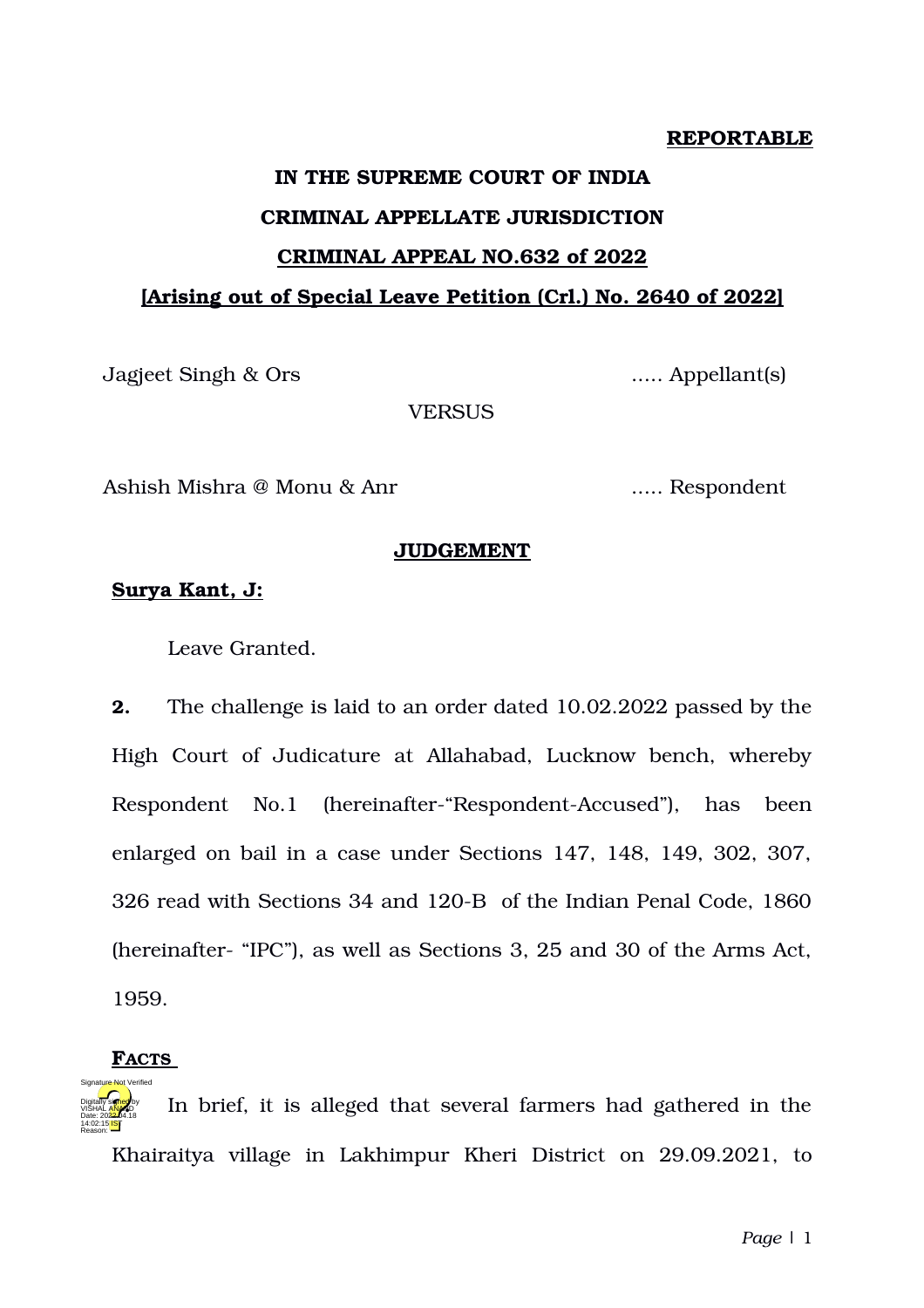celebrate the birth anniversary of Sardar Bhagat Singh and to protest against the Indian Agricultural Acts of 2020. During this gathering, the farmers objected to certain comments made by Mr. Ajay Mishra @ Teni, Union Minister of State for Home. In the course of the meeting, the farmers decided to organise a protest against Mr. Ajay Mishra in his ancestral village on 03.10.2021. Various farmers' organisations issued appeals to their members and supporters to participate in the demonstration, and pamphlets were also distributed.

**4.** On 03.10.2021, an annual Dangal (wrestling) competition was being organised by Ashish Mishra @ Monu, i.e., Respondent-Accused. The program was to be attended by Mr. Ajay Mishra, as well as Mr. Keshav Prasad Maurya, Deputy Chief Minister of the State of Uttar Pradesh, for whom a helipad was constructed in the playground of Maharaja Agrasen Inter College, Tikonia. A crowd of farmers started gathering near the helipad in the morning of 03.10.2021. The route of the Chief Guest was thus changed to take him by road. But the changed road route was also passing in front of the Maharaja Agrasen Inter College, where the protesting farmers had been gathering in large numbers. This led the authorities to take recourse to yet another alternative way to reach the Dangal venue.

**5.** In the meantime, some supporters of Respondent No.1, who were travelling by a car to the Dangal venue, were statedly attacked by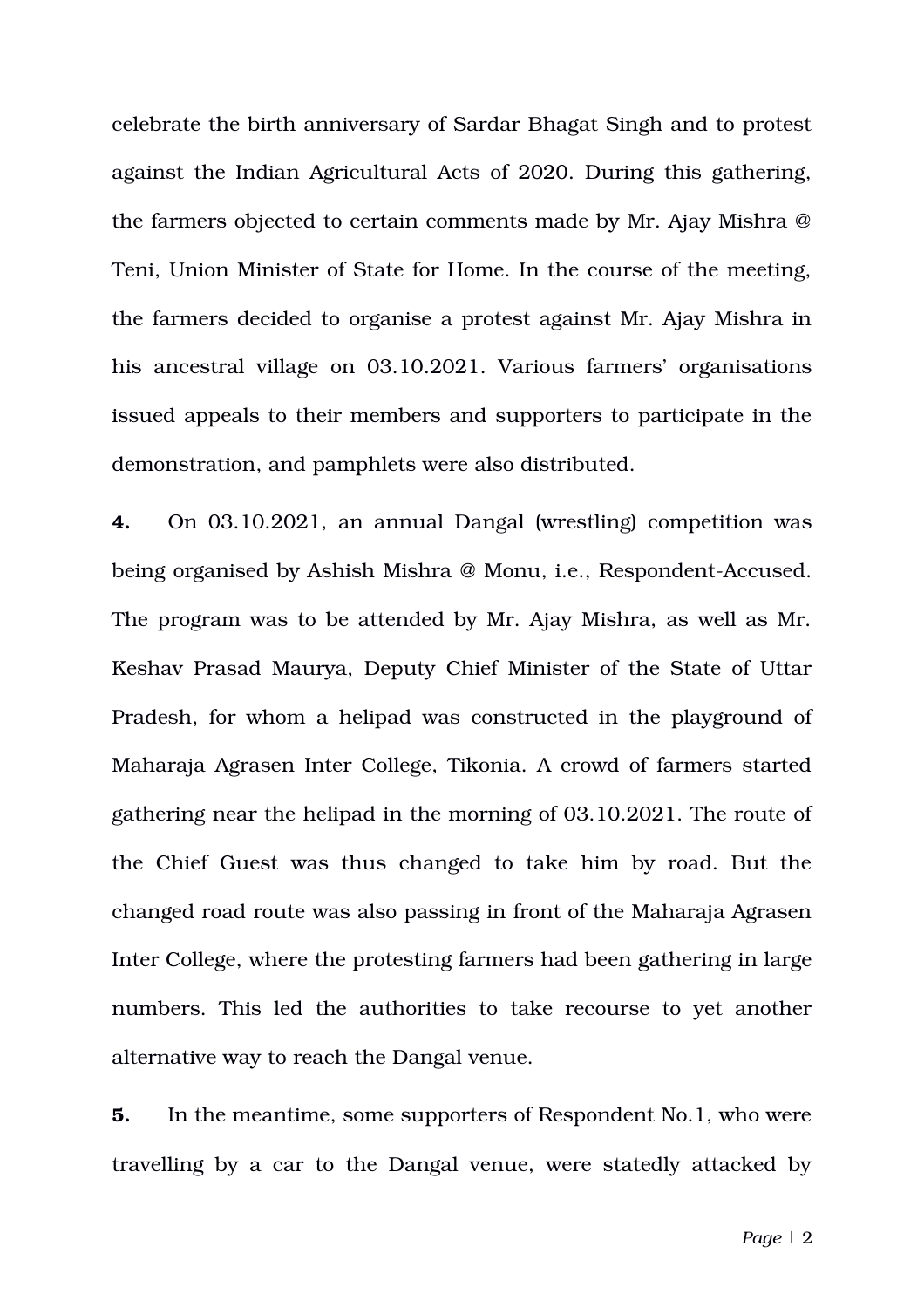certain farmers. The mirrors of their vehicle(s) were smashed. A hoarding board that displayed pictures of Mr. Ajay Mishra and the Respondent-Accused was also damaged. It is alleged that upon gathering knowledge of these events, coupled with the information that the route of the Chief Guest had to be changed because of the protesting farmers, Respondent-Accused became agitated. He, thereafter, is said to have conspired with his aides and confidants, and decided to teach the protesting farmers a lesson. Respondent No.1 and his aides, armed with weapons, left the Dangal venue in a Mahindra Thar SUV, a Fortuner vehicle and a Scorpio vehicle, and drove towards the farmers' protest site.

**6.** When the farmers were returning to their homes after their protest was over, Respondent-Accused along with his associates who were in the aforesaid three vehicles, allegedly drove into the crowd of the returning farmers and hit them with an intention to kill. Resultantly, many farmers and other persons were crushed by the vehicles. The Thar vehicle was eventually stopped. Respondent No.1 and his co-accused Sumit Jaiswal then stepped out of the Thar and escaped by running towards a nearby sugarcane field while taking cover by firing their weapons.

**7.** As a consequence of this incident, four farmers, one journalist, the driver of the Thar Vehicle-Hariom, and two others, were killed.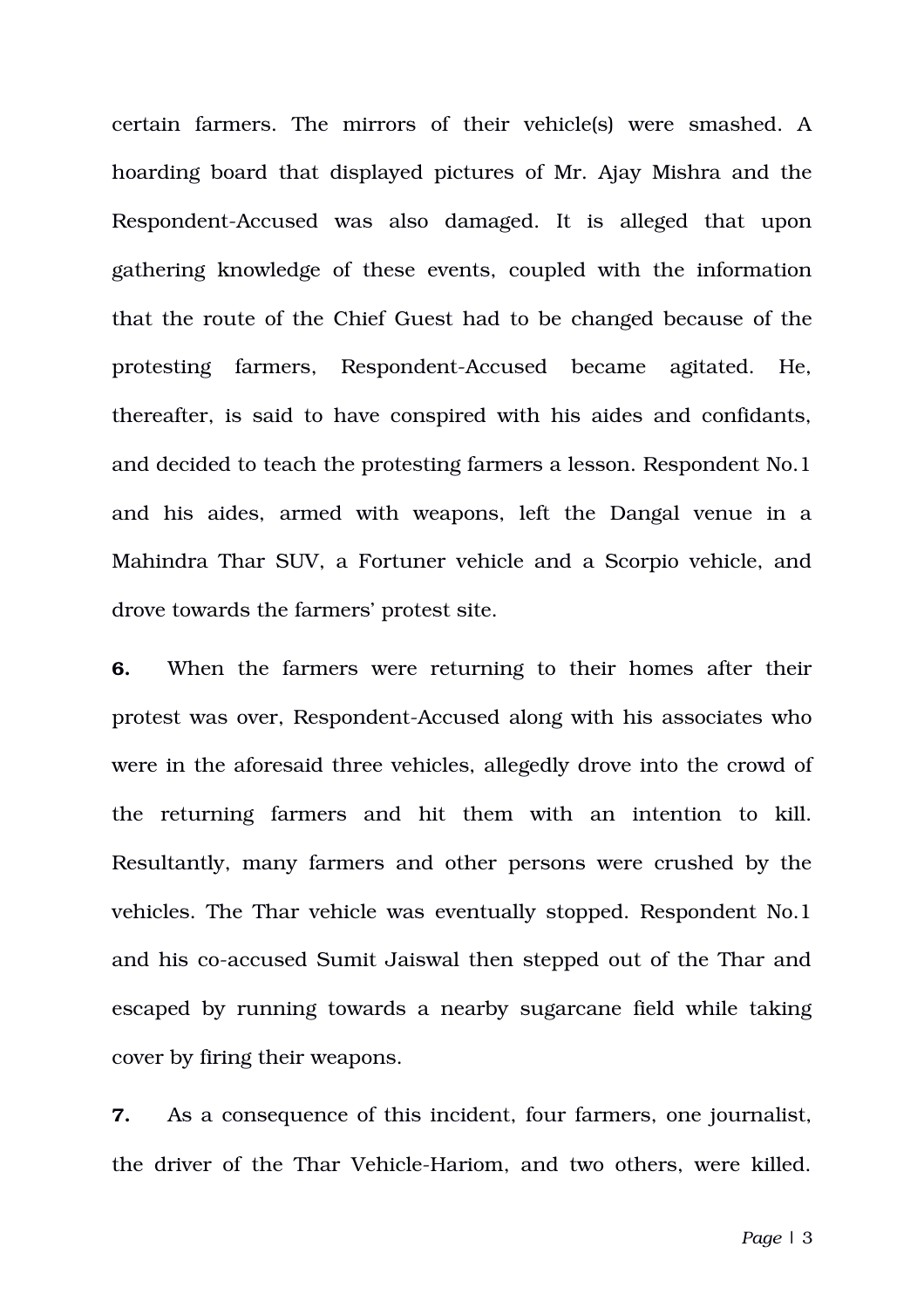Nearly ten farmers suffered major and minor injuries.

**8.** In the early hours of 04.10.2021, FIR no. 219 of 2021 was registered on the complaint of the Appellant No.1, i.e, Jagjeet Singh, at Police Station Tikonia against Respondent No.1 and 1520 unknown persons, for causing the death of four farmers. It was alleged that Respondent No.1 along with his accomplices drove into the crowd of protesting farmers and crushed them. It was further alleged that one Sukhvinder Singh died on the spot due to a fire arm injury. Another  $FIR<sup>1</sup>$  $FIR<sup>1</sup>$  $FIR<sup>1</sup>$  was registered by Sumit Jaiswal against unknown persons and protesting farmers for having killed four persons, including the journalist Raman Kashyap, the driver of the Thar vehicle-Hariom and two other supporters of the Respondent-Accused.

**9.** Meanwhile, a PIL was filed in this Court expressing serious concerns regarding the fairness of the investigation into the incidents of 03.10.2021. This Court, on 17.11.2021, reconstituted the SIT and new members were inducted to carry out the investigation. Justice (Retd.) Rakesh Kumar Jain, a former Judge of the Punjab and Haryana High Court, was appointed to monitor the investigation. The reconstituted SIT filed a chargesheet on 03.01.2022, wherein, the Respondent-Accused was found to be the main perpetrator of the events that took place on 03.10.2021.

<span id="page-3-0"></span><sup>&</sup>lt;sup>1</sup> FIR No. 220 of 2021 was registered under Sections 147, 323, 324, 336 and 302 of the IPC.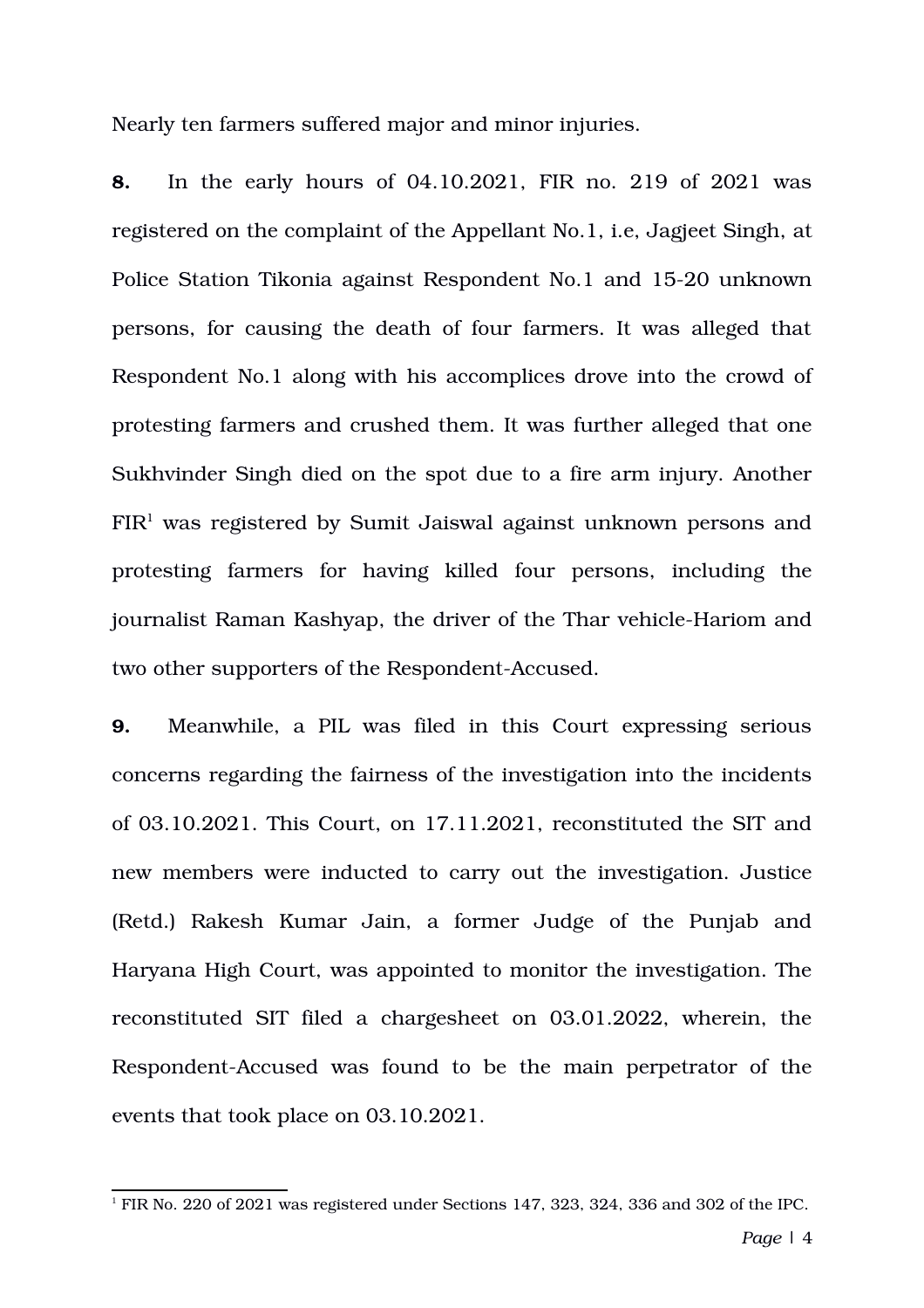**10.** The Accused-Respondent moved an application for bail before the High Court of Judicature at Allahabad, Lucknow Bench. Vide the impugned order dated 10.02.2022 (corrected on 14.02.2022), the High Court allowed the application and granted regular bail to the Respondent-Accused. The relief was primarily granted on four counts. *Firstly*, the Court held that the primary allegation against the Respondent-Accused was of firing his weapon and causing gunshot injuries, but neither the inquest reports nor the injury reports revealed any firearm injury, therefore, the High Court opined that the present case was one of "*accident by hitting with the vehicle*". *Secondly*, the allegation that he provoked the driver of the car could not be sustained since the driver along with two others, who were in the vehicle, were killed by the protesters. *Thirdly*, it was noted that the Respondent-Accused had joined the investigation. *Fourthly*, the charge sheet had been filed.

**11.** Discontented with the order of the High Court, the aggrieved 'victims' are before us.

#### **CONTENTIONS**

**12.** Shri Dushyant Dave, learned Senior Counsel on behalf of the Appellants vehemently contended that the High Court had erred in overlooking several important aspects, and instead placed undue weightage on issues such as the absence of any fire arm injury.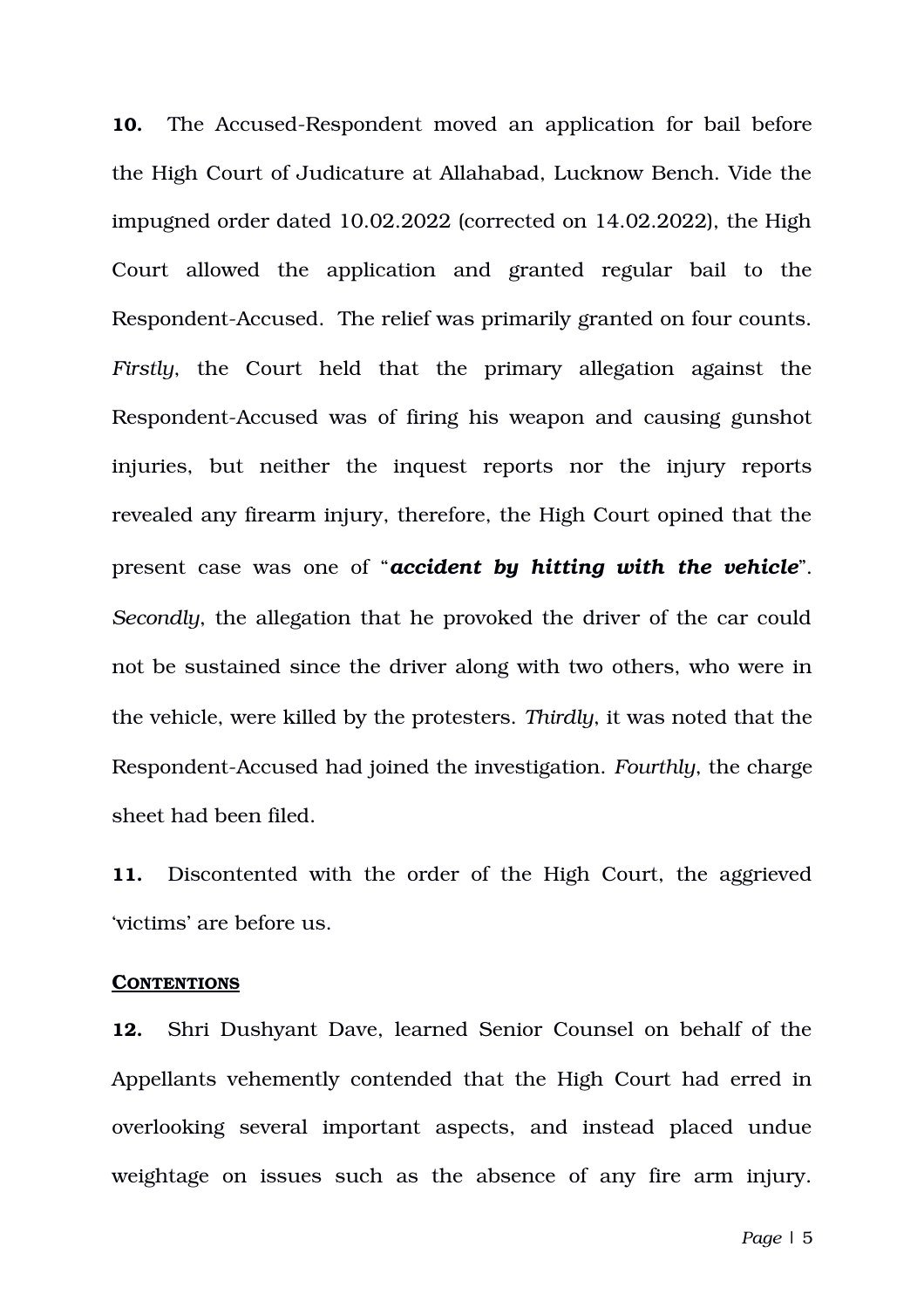Relying upon the decision of this in Court in the case of *Mahipal v.*

*Rajesh Kumar & Anr.[2](#page-5-0)* , it was canvassed that the High Court had disregarded well-established principles that govern the Court's discretion at the time of granting bail. It was further pressed that the bail order was passed in a mechanical manner with non-application of mind, rendering it illegal and liable to be set aside. The learned Senior Counsel also pointed out that during the course of the online proceedings, counsel for the Complainant/victims were disconnected, and were not heard by the High Court. It was stated that their application for re-hearing the bail application was also not considered by the High Court. Learned Senior Counsel also drew our attention to FIR No. 46 of 2022, which was filed by one Diljot Singh, a witness to the incident of 03.10.2021. The said witness therein claimed that on 10.03.2022, he was threatened and attacked by the supporters of the Respondent-Accused. Alternatively, emphasis was placed on judgment of this Court in *Alister Anthony Pariera v. State of Maharashtra[3](#page-5-1)* , to highlight that if an act of rash and negligent driving was preceded by real intention on the part of the wrong doer to cause death, then a charge under section 302 IPC may be attracted.

**13.** On the other hand, Shri Ranjit Kumar, learned Senior Counsel appearing on behalf of the Respondent No.1, vigorously defended the

<span id="page-5-0"></span><sup>2</sup> (2020) 2 SCC 118 ¶ 12 & 13

<span id="page-5-1"></span><sup>3</sup> (2012) 2 SCC 648 ¶ 47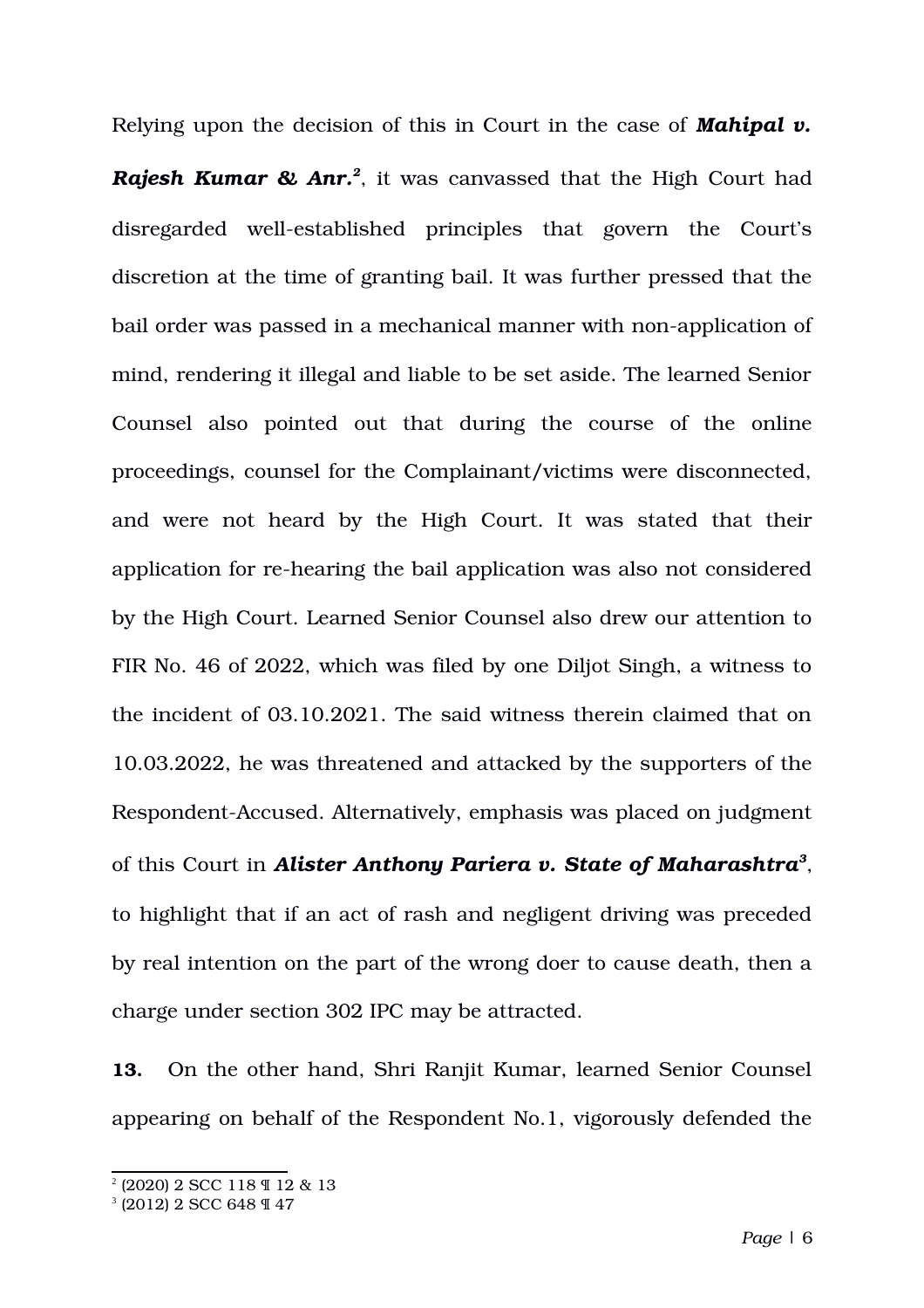judgment of the High Court. It was submitted that given the allegations made in FIR No. 219 of 2021, the High Court was bound to *prima facie* consider the issue of bullet injuries. He further asserted that the Respondent-Accused was never in the Thar vehicle and was instead at the Dangal venue. Lastly, learned Senior Counsel argued that in the event that this Court was to set aside the impugned order and cancel the bail, the Respondent accused would be left without any remedy and it would be nearly impossible for him to be released on bail till the conclusion of trial.

**14.** Shri Mahesh Jethmalani, learned Senior Counsel appearing for Respondent No.2, i.e., State of Uttar Pradesh, at the outset argued that a bail hearing should not be converted into a mini trail. He urged that the Court ought to consider three basic parameters at the time of deciding bail- (i) the possibility of tampering with evidence; (ii) whether the accused would be a flight risk; & (iii) the nature of the offense. With respect to the first consideration, it was highlighted that the State Government, under the ambit of the Witness Protection Scheme, 2018, had provided adequate security, including armed personnel, to all the 'victims' and witnesses. It was explained that the State was regularly following up with the witnesses and that the possibility of the accused tampering with any witness, was narrow. Learned Senior Counsel further submitted that given the local roots of the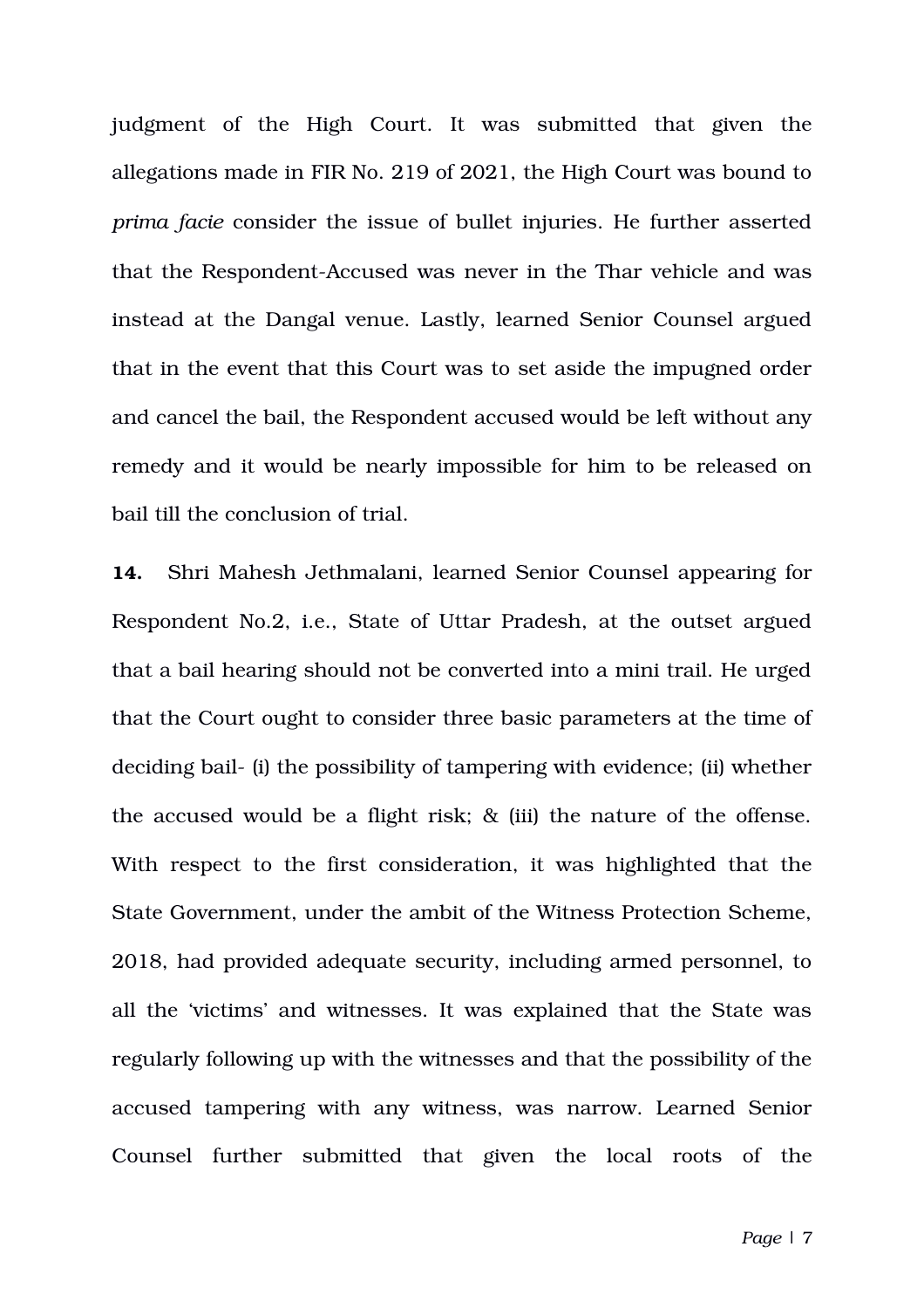Respondent-Accused, he could not be considered as a flight risk. Shri Jethmalani, however, stated that the nature of the offense in the present case was grave. He clarified that the State had vehemently opposed the bail application before the High Court and in no manner, does it deviate from its previous stand.

### **ANALYSIS**

15. Having heard learned Senior Counsels for the parties at considerable length, we find that the following questions fall for our consideration:

- A. Whether a 'victim' as defined under Section 2(wa) of the Code of Criminal Procedure, 1973 (hereinafter, "Cr.P.C.") is entitled to be heard at the stage of adjudication of bail application of an accused?
- B. Whether the High Court overlooked the relevant considerations while passing the impugned order granting bail to the Respondent-Accused?; and
- C. If so, whether the High Court's order dated 10.02.2022 is palpably illegal and warrants interference by this Court?

# **A. Victim's right to be heard:**

**16.** Until recently, criminal law had been viewed on a dimensional plane wherein the Courts were required to adjudicate between the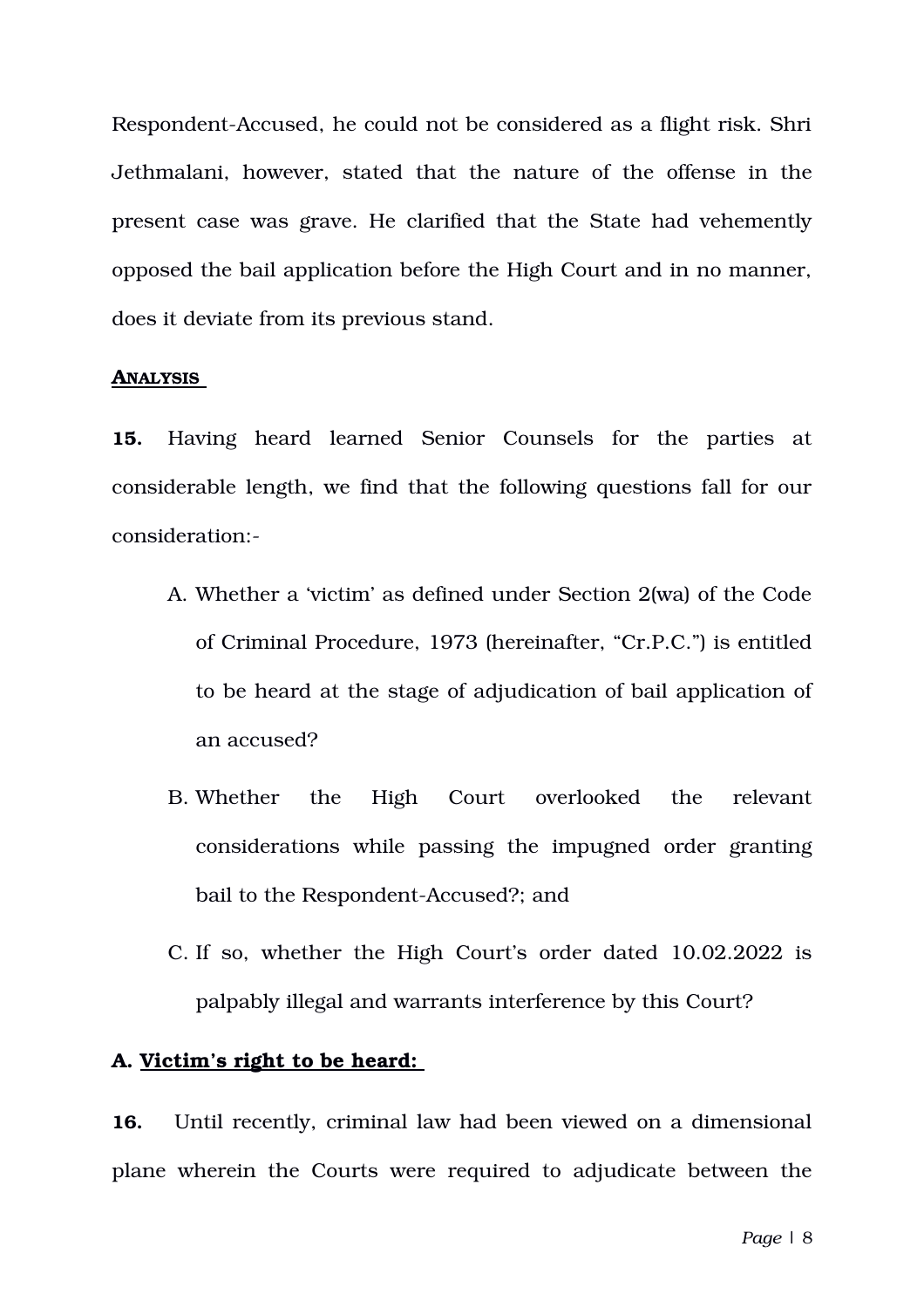accused and the State. The 'victim' — the *de facto* sufferer of a crime had no participation in the adjudicatory process and was made to sit outside the Court as a mute spectator. However, with the recognition that the ethos of criminal justice dispensation to prevent and punish 'crime' had surreptitiously turned its back on the 'victim', the jurisprudence with respect to the rights of victims to be heard and to participate in criminal proceedings began to positively evolve.

**17.** Internationally, the UN Declaration of Basic Principles of Justice for the Victims of Crime and Abuse of Power, 1985, which was adopted vide the United Nations General Assembly Resolution 40/34, was a landmark in boosting the pro-victim movement. The Declaration defined a 'victim' as someone who has suffered harm, physical or mental injury, emotional suffering, economic loss, impairment of fundamental rights through acts or omissions that are in violation of criminal laws operative within a State, regardless of whether the perpetrator is identified, apprehended, prosecuted or convicted, and regardless of the familial relationship between the perpetrator and the 'victim'. Other international bodies, such as the European Union, also took great strides in granting and protecting the rights of 'victims' through various Covenants<sup>[4](#page-8-0)</sup>.

<span id="page-8-0"></span><sup>&</sup>lt;sup>4</sup> The position of a victim in the framework of Criminal Law and Procedure, Council of Europe Committee of Ministers to Member States, 1985; Strengthening victim's right in the EU communication from the Commission to the European Parliament, the Council, the Economic and Social Committee and the Committee of the Reasons, European Union, 2011; Proposal for a Directive of the European Parliament and of the Council establishing "Minimum Standards on the Rights, Support and Protection of Victims of Crime, European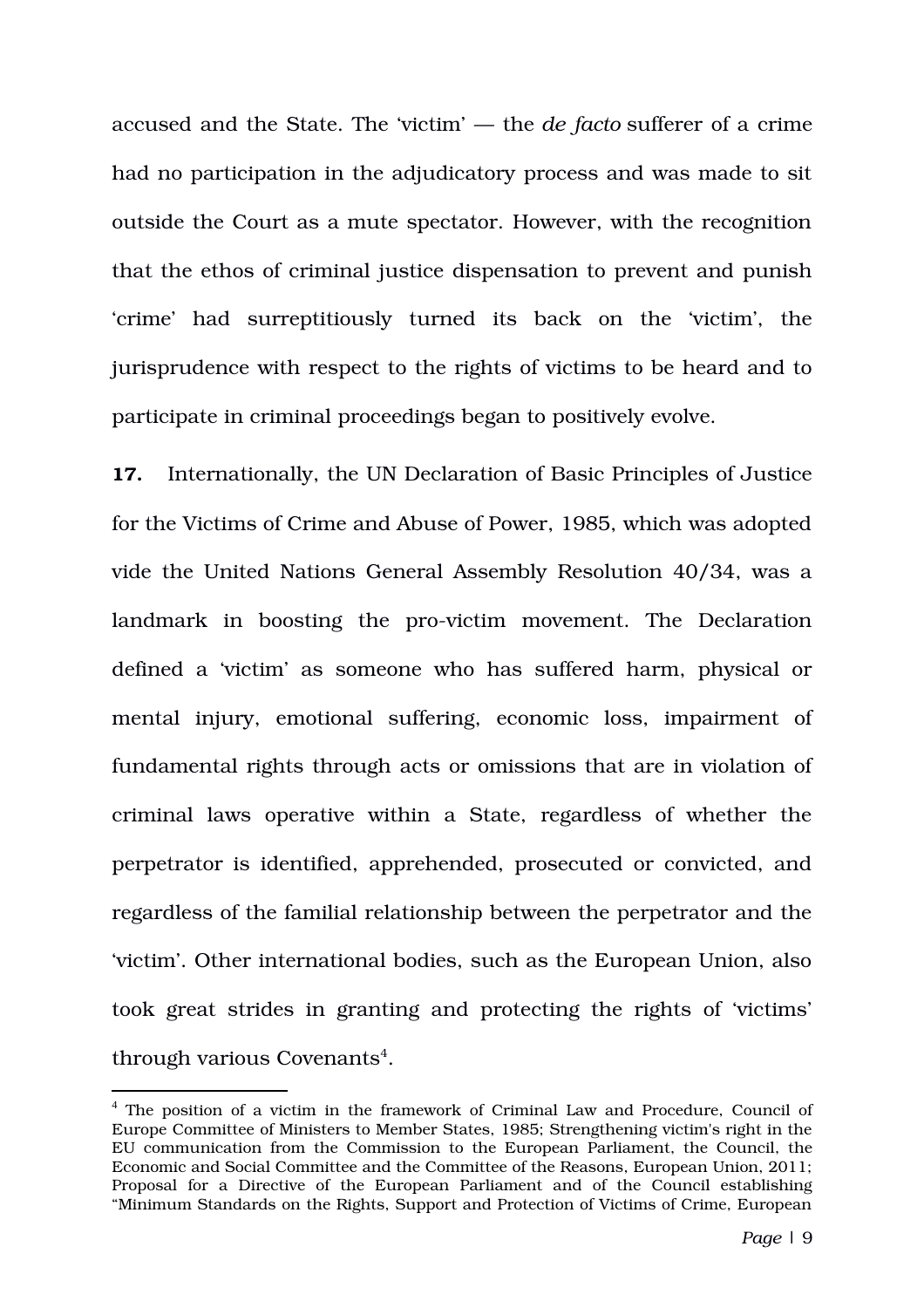**18.** Amongst other nations, the United States of America had also made two enactments on the subject i.e. (i) The Victims of Crime Act, 1984 under which legal assistance is granted to the crime-victims; and (ii) The Victims' Rights and Restitution Act of 1990. This was followed by meaningful amendments, repeal and insertion of new provisions in both the Statutes through an Act passed by the House of Representatives as well as the Senate. In Australia, the Legislature has enacted South Australia Victims of Crime Act, 2001. While in Canada there is the Canadian Victims Bill of Rights. Most of these legislations have defined the 'victim' of a crime liberally and have conferred varied rights on such victims.

**19.** On the domestic front, recent amendments to the Cr.P.C. have recognised a victim's rights in the Indian criminal justice system. The genesis of such rights lies in the  $154<sup>th</sup>$  Report of the Law Commission of India, wherein, radical recommendations on the aspect of compensatory justice to a victim under a compensation scheme were made. Thereafter, a Committee on the Reforms of Criminal Justice System in its Report in 2003, suggested ways and means to develop a cohesive system in which all parts are to work in coordination to achieve the common goal of restoring the lost confidence of the people in the criminal justice system. The Committee recommended the

Union, 2011.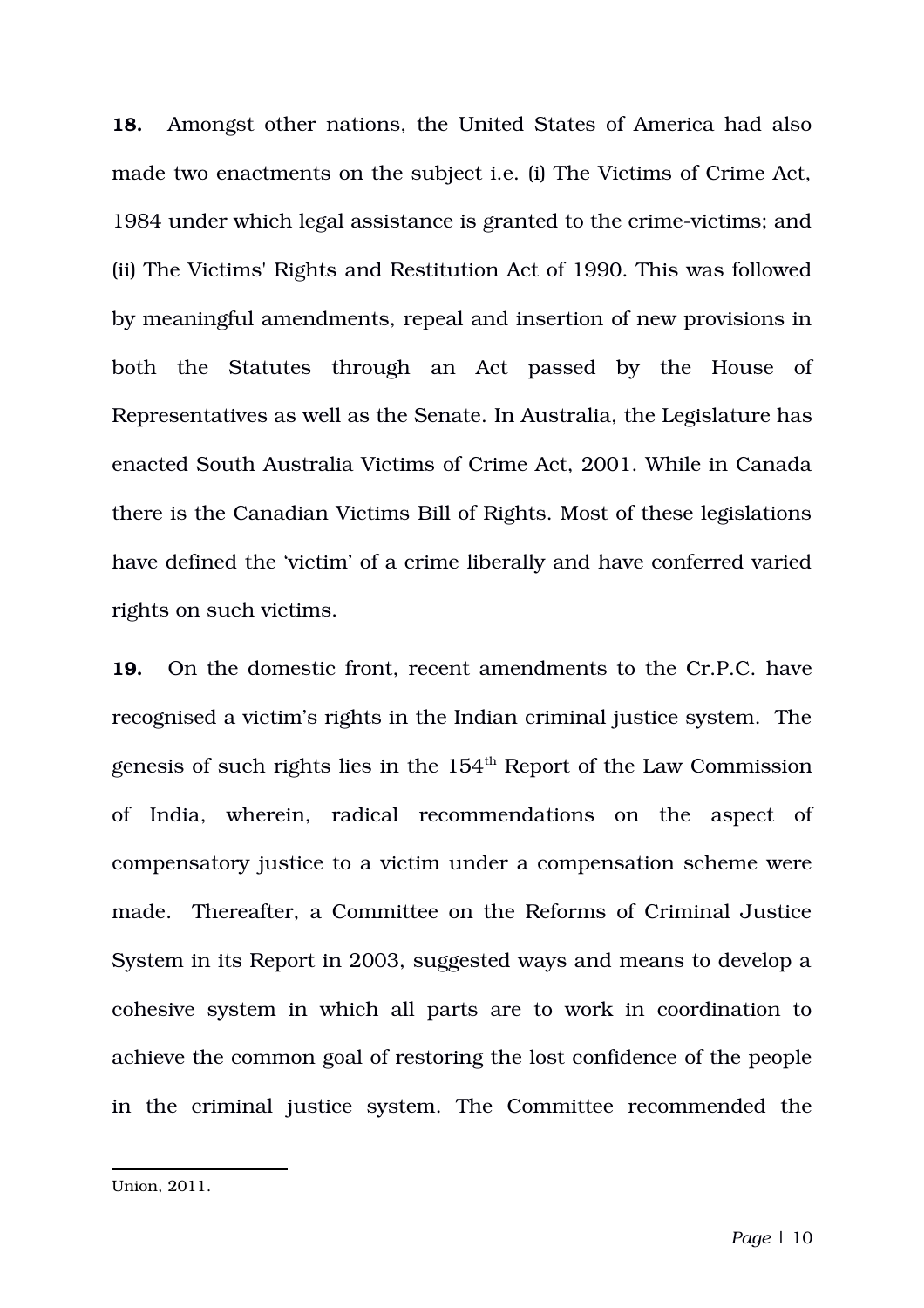rights of the victim or his/her legal representative "*to be impleaded as a party in every criminal proceeding where the charges punishable with seven years' imprisonment or more*".

**20.** It was further recommended that the victim be armed with a right to be represented by an advocate of his/her choice, and if he/she is not in a position to afford the same, to provide an advocate at the State's expense. The victim's right to participate in criminal trial and his/her right to know the status of investigation, and take necessary steps, or to be heard at every crucial stage of the criminal proceedings, including at the time of grant or cancellation of bail, were also duly recognised by the Committee. Repeated judicial intervention, coupled with the recommendations made from time to time as briefly noticed above, prompted the Parliament to bring into force the Code of Criminal Procedure (Amendment) Act, 2008, which not only inserted the definition of a 'victim' under Section 2 (wa) but also statutorily recognised various rights of such victims at different stages of trial.

**21.** It is pertinent to mention that the legislature has thoughtfully given a wide and expansive meaning to the expression 'victim' which "*means a person who has suffered any loss or injury caused by reason of the act or omission for which the accused person has been charged and the expression "victim" includes his or her guardian or legal heir***"**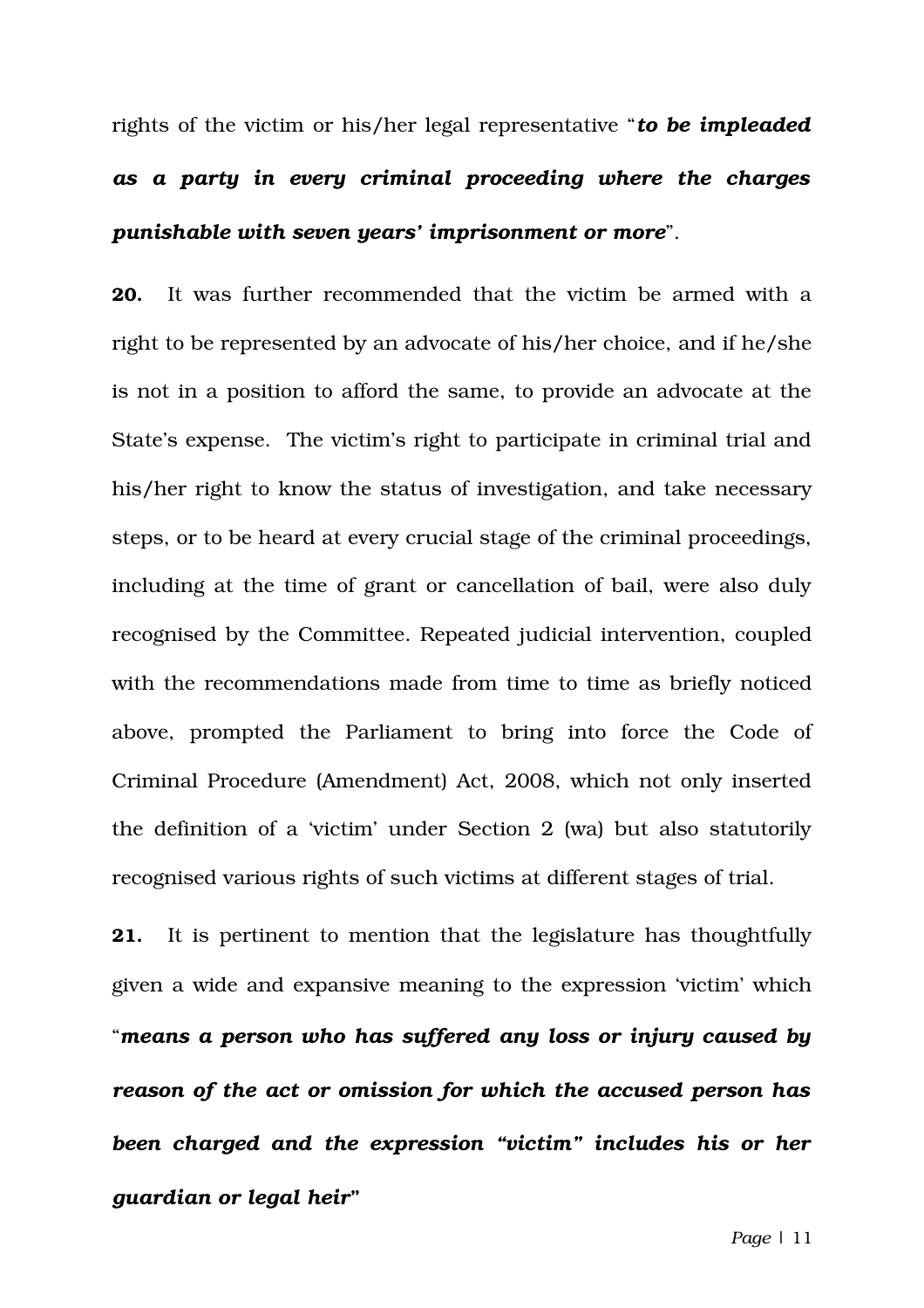**22.** This Court, in *Mallikarjun Kodagali (Dead) v. State of Karnataka & Ors[5](#page-11-0)* , while dealing with questions regarding a victim's right to file an appeal under section 372 of Cr.P.C, observed that there was need to give adequate representation to victims in criminal proceedings. The Court therein affirmed the victim's right to file an appeal against an order of acquittal. In *Mallikarjun Kodagali*, though the Court was primarily concerned with a different legal issue, it will be fruitful in the present context to take note of some of the observations made therein:

> *"3. What follows in a trial is often secondary victimisation through repeated appearances in court in a hostile or a semihostile environment in the courtroom. Till sometime back, secondary victimisation was in the form of aggressive and intimidating crossexamination, but a more humane interpretation of the provisions of the Evidence Act, 1872 has made the trial a little less uncomfortable for the victim of an offence, particularly the victim of a sexual crime. In this regard, the judiciary has been proactive in ensuring that the rights of victims are addressed, but a lot more needs to be done. Today, the rights of an accused far outweigh the rights of the victim of an offence in many respects. There needs to be some balancing of the concerns and equalising their rights so that the criminal proceedings are fair to both. [Girish Kumar Suneja v. CBI, (2017) 14 SCC 809 : (2018) 1 SCC (Cri) 202]……*

> > xxx

*8. The rights of victims, and indeed victimology, is an evolving jurisprudence and it is more than appropriate to move forward in a positive direction, rather than stand still or worse, take a step backward. A voice has*

<span id="page-11-0"></span><sup>5</sup> (2019) 2 SCC 752, ¶ 3 & 8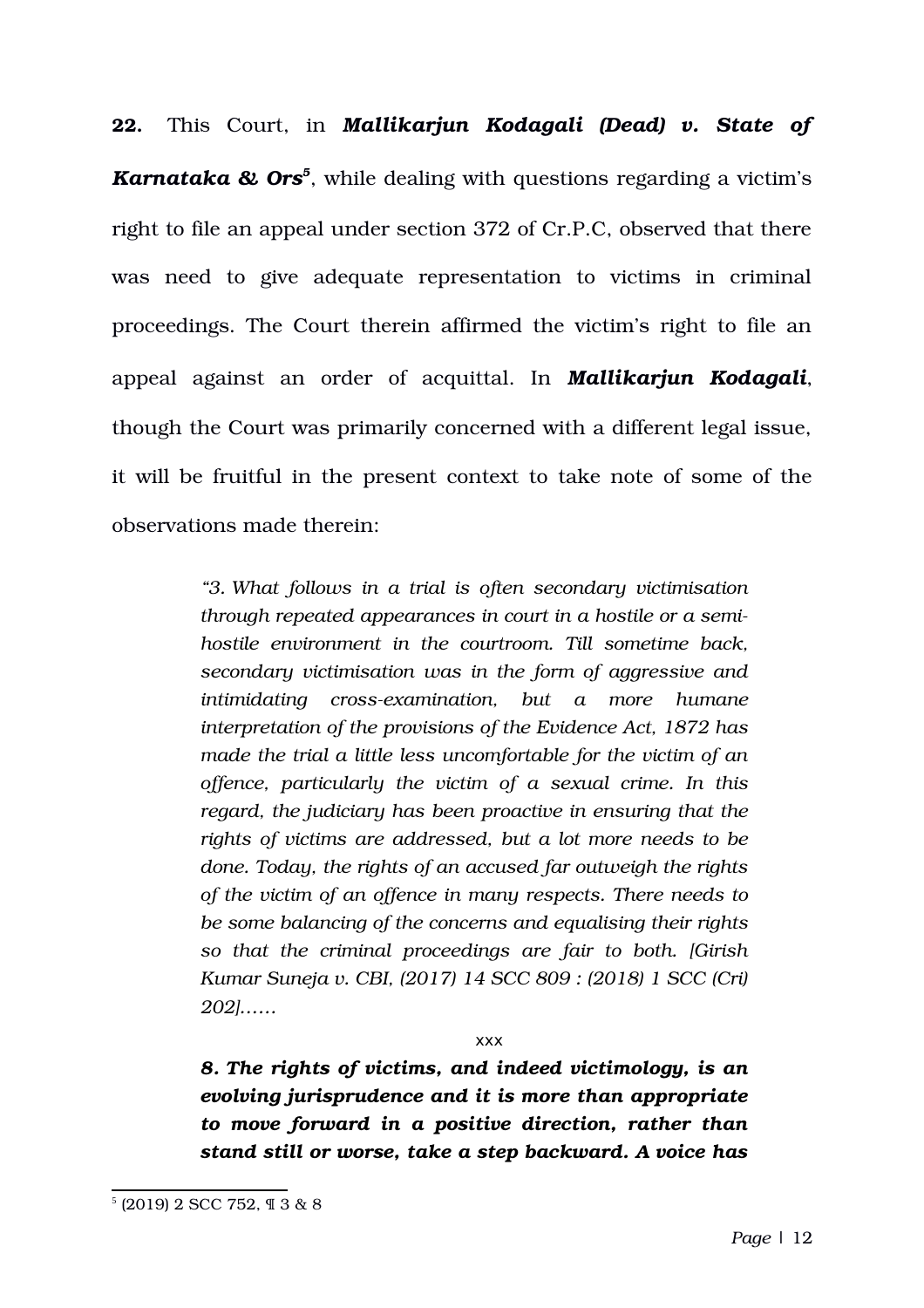*been given to victims of crime by Parliament and the judiciary and that voice needs to be heard, and if not already heard, it needs to be raised to a higher decibel so that it is clearly heard."*

(Emphasis Supplied)

**23.** It cannot be gainsaid that the right of a victim under the amended Cr.P.C. are substantive, enforceable, and are another facet of human rights. The victim's right, therefore, cannot be termed or construed restrictively like a *brutum fulmen*. We reiterate that these rights are totally independent, incomparable, and are not accessory or auxiliary to those of the State under the Cr.P.C. The presence of 'State' in the proceedings, therefore, does not tantamount to according a hearing to a 'victim' of the crime.

**24.** A 'victim' within the meaning of Cr.P.C. cannot be asked to await the commencement of trial for asserting his/her right to participate in the proceedings. He/She has a legally vested right to be heard at every step post the occurrence of an offence. Such a 'victim' has unbridled participatory rights from the stage of investigation till the culmination of the proceedings in an appeal or revision. We may hasten to clarify that 'victim' and 'complainant/informant' are two distinct connotations in criminal jurisprudence. It is not always necessary that the complainant/informant is also a 'victim', for even a stranger to the act of crime can be an 'informant', and similarly, a 'victim' need not be the complainant or informant of a felony.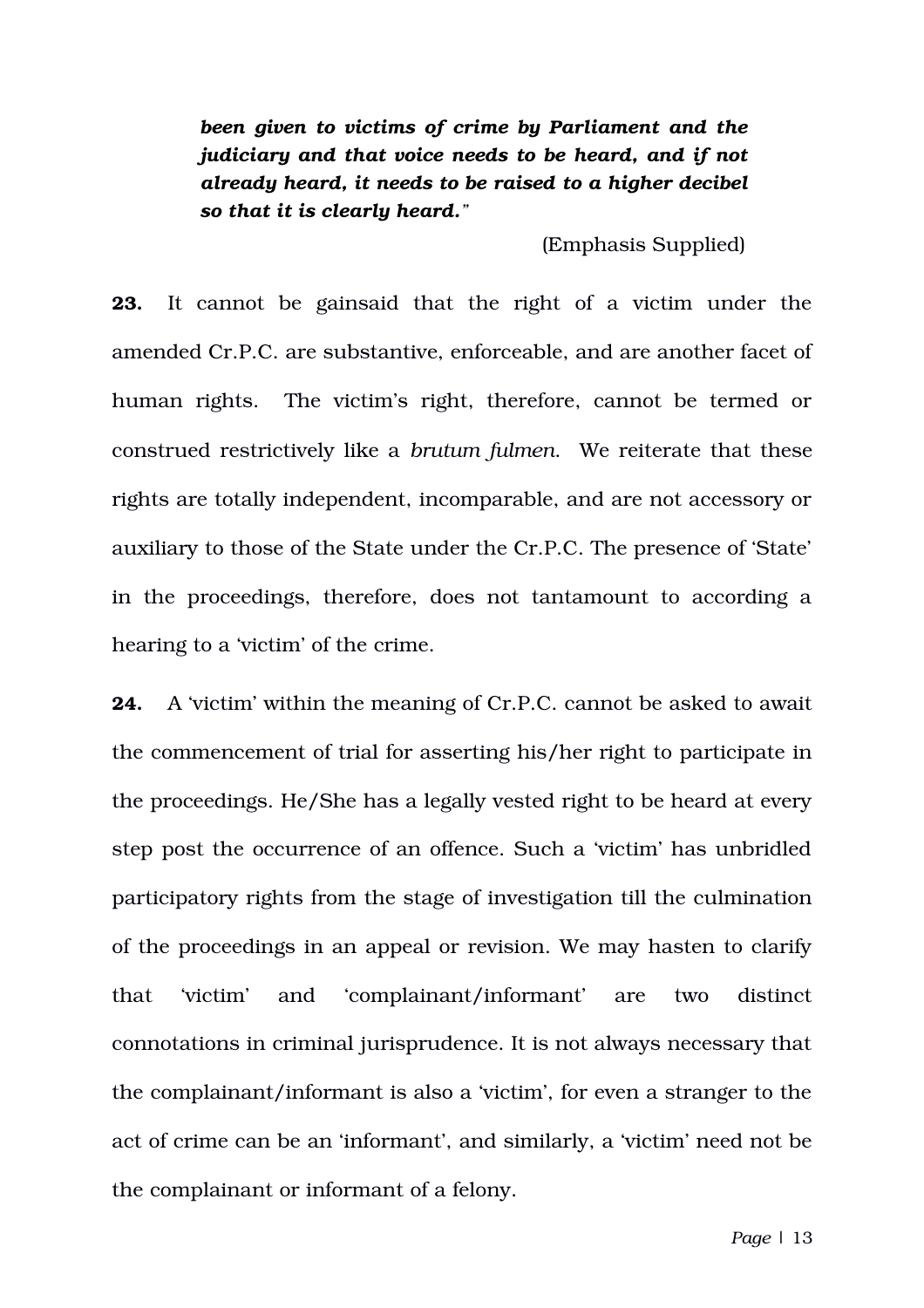**25.** The above stated enunciations are not to be conflated with certain statutory provisions, such as those present in Special Acts like the Scheduled Cast and Scheduled Tribes (Prevention of Atrocities) Act, 1989, where there is a legal obligation to hear the victim at the time of granting bail. Instead, what must be taken note of is that; *First*, the Indian jurisprudence is constantly evolving, whereby, the right of victims to be heard, especially in cases involving heinous crimes, is increasingly being acknowledged; *Second,* where the victims themselves have come forward to participate in a criminal proceeding, they must be accorded with an opportunity of a fair and effective hearing. If the right to file an appeal against acquittal, is not accompanied with the right to be heard at the time of deciding a bail application, the same may result in grave miscarriage of justice. Victims certainly cannot be expected to be sitting on the fence and watching the proceedings from afar, especially when they may have legitimate grievances. It is the solemn duty of a court to deliver justice before the memory of an injustice eclipses.

**26.** Adverting to the case at hand, we are constrained to express our disappointment with the manner in which the High Court has failed to acknowledge the right of the victims. It is worth mentioning that, the complainant in FIR No. 219 of 2021, as well as the present Appellants, are close relatives of the farmers who have lost their lives in the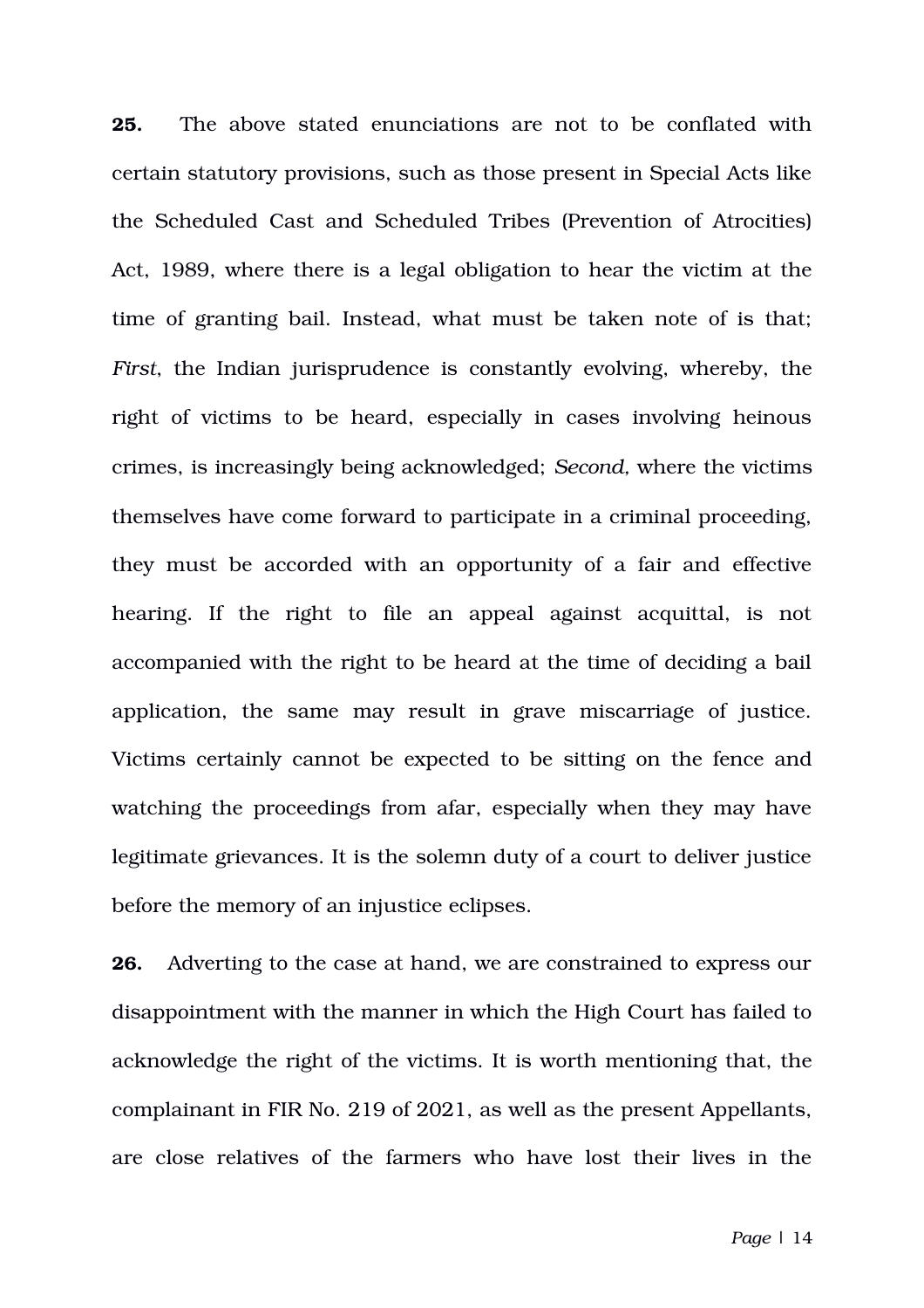incident dated 03.10.2021. The specific stance taken by learned Senior Counsel for the Appellants that the Counsel for the 'victims' had got disconnected from the online proceedings and could not make effective submissions before the High Court has not been controverted by the Respondents. Thereafter, an application seeking a rehearing on the ground that the 'victims' could not participate in the proceedings was also moved but it appears that the same was not considered by the High Court while granting bail to the Respondent-Accused.

**27.** We, therefore, answer question (A) in the affirmative, and hold that in the present case, the 'victims' have been denied a fair and effective hearing at the time of granting bail to the Respondent-Accused.

# **B. Whether the High Court overlooked relevant considerations:**

**28.** We may, at the outset, clarify that power to grant bail under Section 439 of Cr.P.C., is one of wide amplitude. A High Court or a Sessions Court, as the case may be, are bestowed with considerable discretion while deciding an application for bail. But, as has been held by this Court on multiple occasions, this discretion is not unfettered. On the contrary, the High Court or the Sessions Court must grant bail after the application of a judicial mind, following well-established principles, and not in a cryptic or mechanical manner.

**29.** Ordinarily, this Court would be slow in interfering with any order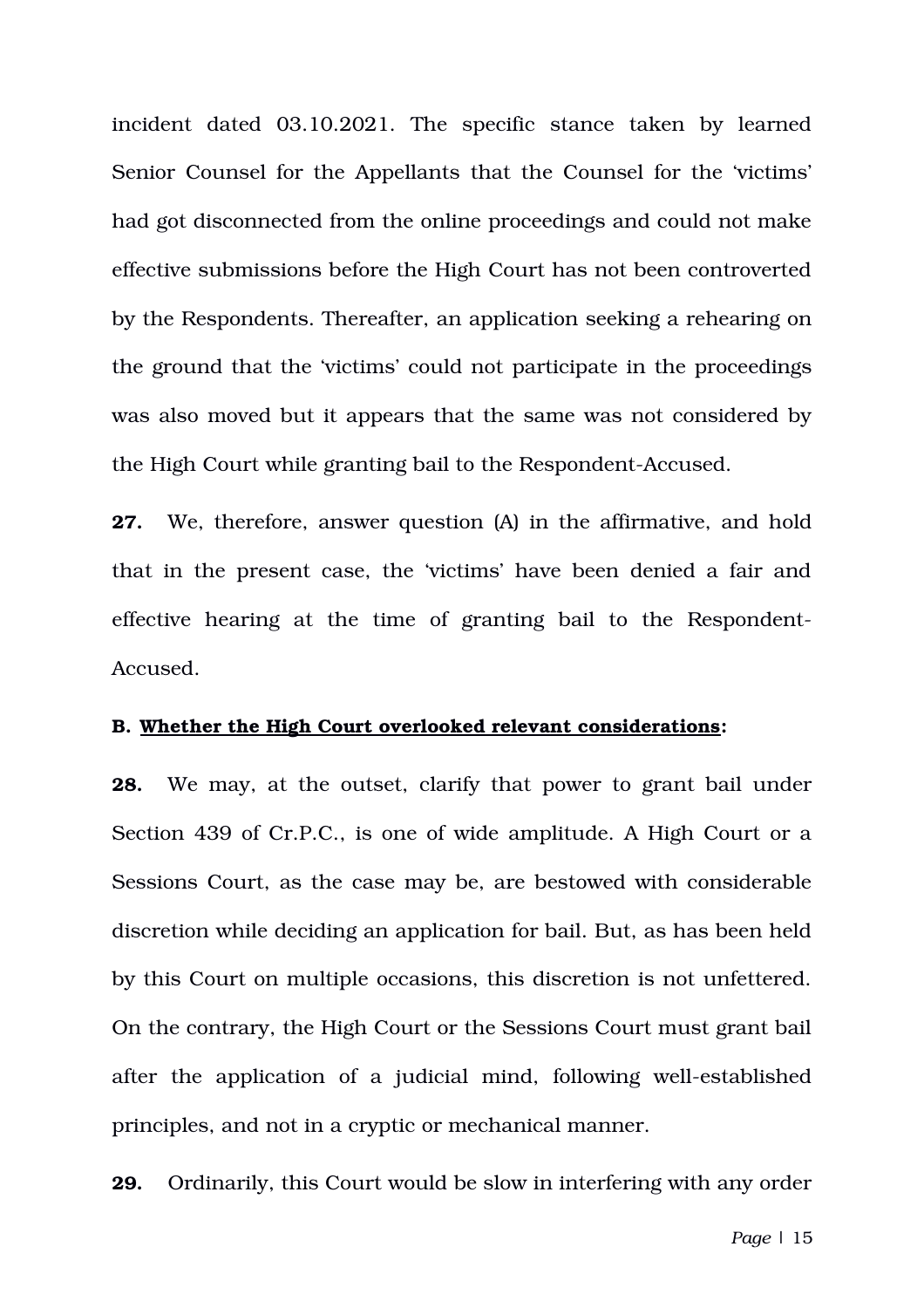wherein bail has been granted by the Court below. However, if it is found that such an order is illegal or perverse $^6$  $^6$ , or is founded upon irrelevant materials adding vulnerability to the order granting bail<sup>[7](#page-15-1)</sup>, an appellate Court will be well within its ambit in setting aside the same and cancelling the bail. This position of law has been consistently reiterated, including in the case of *Kanwar Singh Meena v. State of Rajasthan[8](#page-15-2)* , wherein this Court set aside the bail granted to the accused on the premise that relevant considerations and *prima facie* material against the accused were ignored. It was held that:

> *"10….Each criminal case presents its own peculiar factual scenario and, therefore, certain grounds peculiar to a particular case may have to be taken into account by the court. The court has to only opine as to whether there is prima facie case against the accused. The court must not undertake meticulous examination of the evidence collected by the police and comment on the same. Such assessment of evidence and premature comments are likely to deprive the accused of a fair trial.…The High Court or the Sessions Court can cancel the bail even in cases where the order granting bail suffers from serious infirmities resulting in miscarriage of justice. If the court granting bail ignores relevant materials indicating prima facie involvement of the accused or takes into account irrelevant material, which has no relevance to the question of grant of bail to the accused, the High Court or the Sessions Court would be justified in cancelling the bail. Such orders are against the wellrecognised principles underlying the power*

<span id="page-15-0"></span> $6$  Puran v. Rambilas & Anr., (2001) 6 SCC 338,  $\Pi$ 10

<span id="page-15-1"></span><sup>&</sup>lt;sup>7</sup> Narendra K. Amin (Dr.) v. State of Gujarat & Anr., (2008) 13 SCC 584,  $\mathcal{I}$  25

<span id="page-15-2"></span><sup>8</sup> (2012) 12 SCC 180, ¶ 10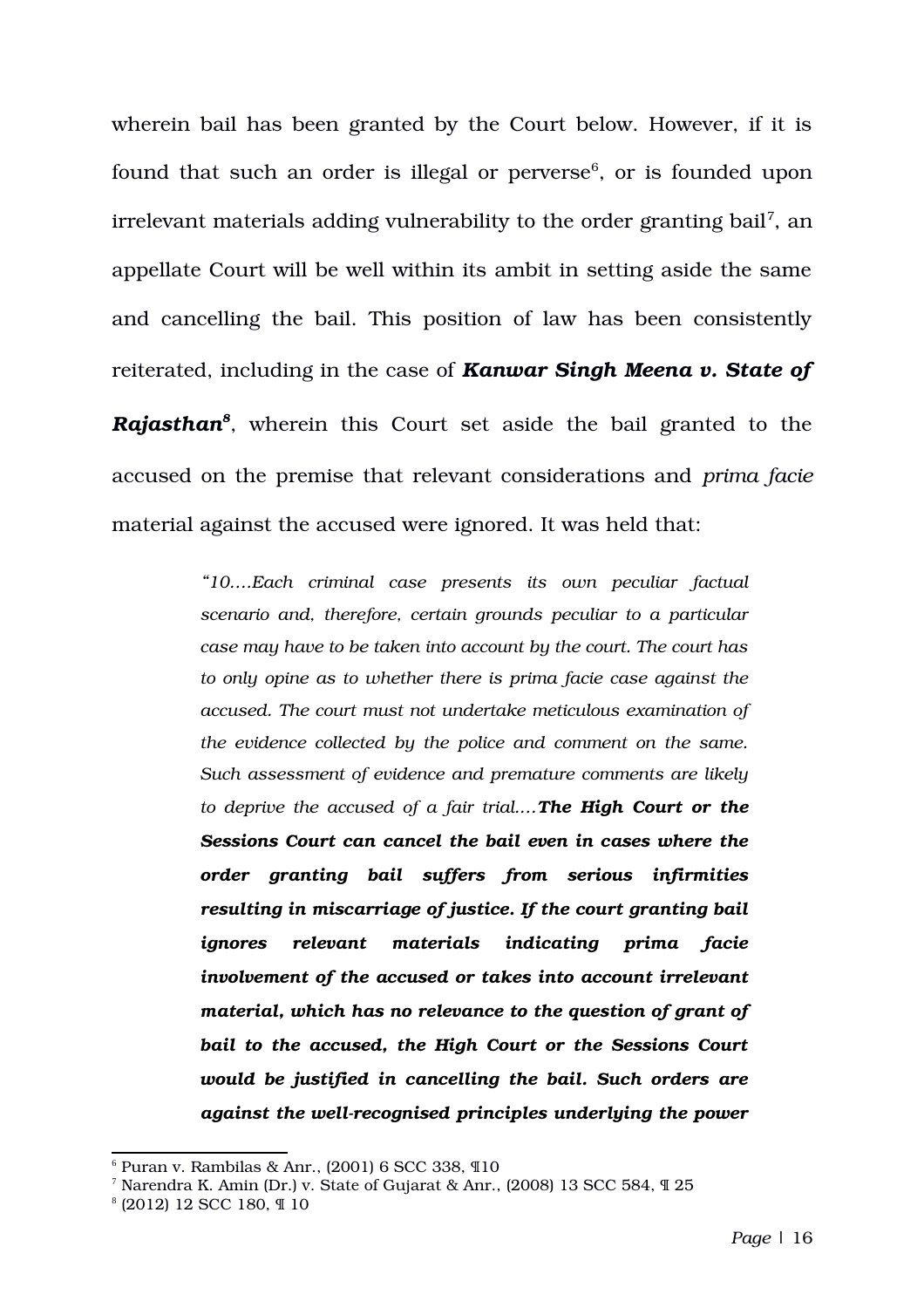*to grant bail. Such orders are legally infirm and vulnerable leading to miscarriage of justice and absence of supervening circumstances such as the propensity of the accused to tamper with the evidence, to flee from justice, etc. would not deter the court from cancelling the bail. The High Court or the Sessions Court is bound to cancel such bail orders particularly when they are passed releasing the accused involved in heinous crimes because they ultimately result in weakening the prosecution case and have adverse impact on the society. Needless to say that though the powers of this Court are much wider, this Court is equally guided by the above principles in the matter of grant or cancellation of bail."*

(Emphasis Supplied)

**30.** It will be beneficial at this stage to recapitulate the principles that a Court must bear in mind while deciding an application for grant of bail. This Court in the case of *Prasanta Kumar Sarkar v. Ashis* **Chatterjee & Anr.**<sup>[9](#page-16-0)</sup>, after taking into account several precedents, elucidated the following:

> *"9…However, it is equally incumbent upon the High Court to exercise its discretion judiciously, cautiously and strictly in compliance with the basic principles laid down in a plethora of decisions of this Court on the point. It is well settled that, among other circumstances, the factors to be borne in mind while considering an application for bail are:*

- *(i) whether there is any prima facie or reasonable ground to believe that the accused had committed the offence;*
- *(ii) nature and gravity of the accusation;*

<span id="page-16-0"></span><sup>9</sup> (2010) 14 SCC 496, ¶ 9 & 10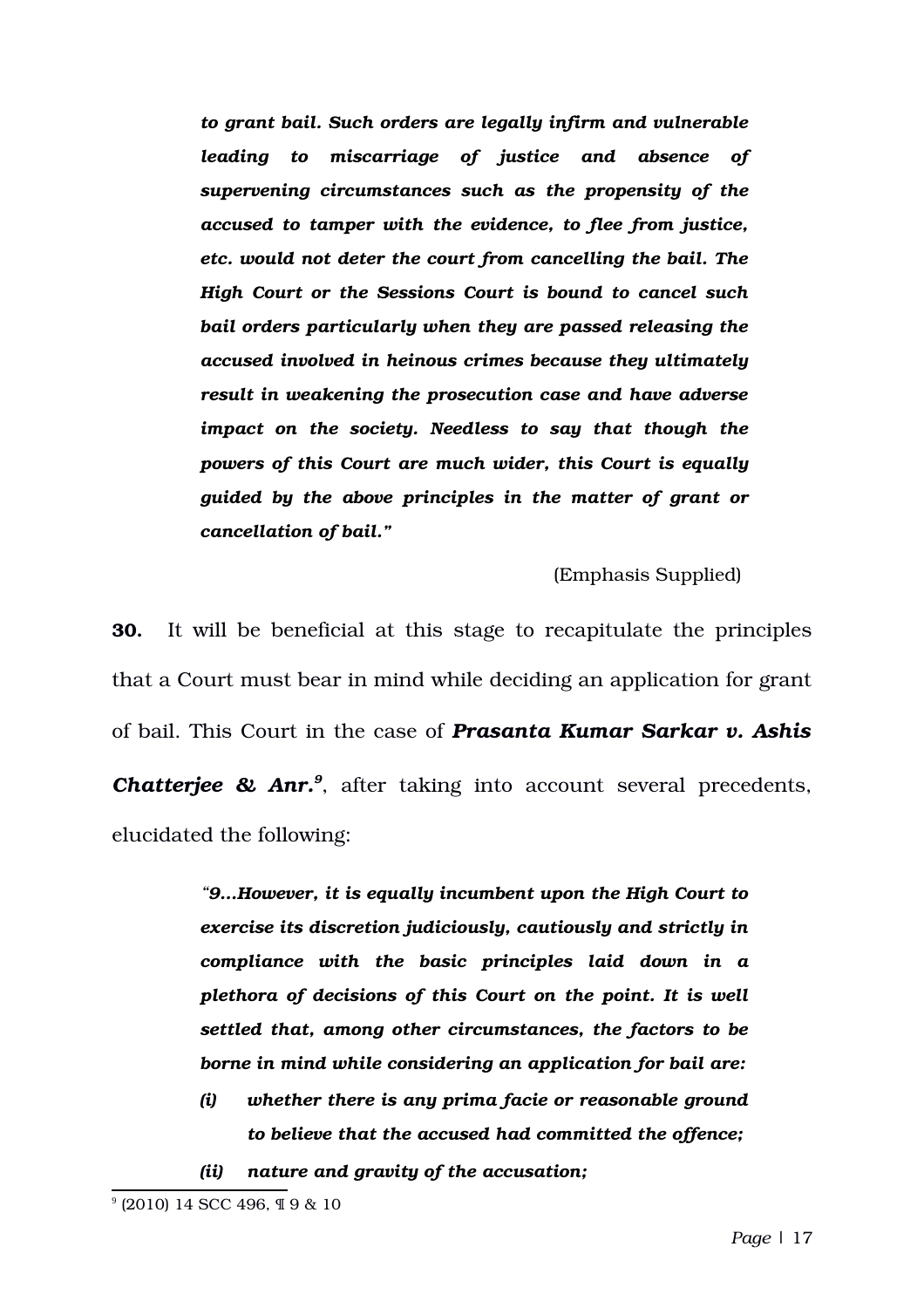- *(iii) severity of the punishment in the event of conviction;*
- *(iv) danger of the accused absconding or fleeing, if released on bail;*
- *(v) character, behaviour, means, position and standing of the accused;*
- *(vi) likelihood of the offence being repeated;*
- *(vii) reasonable apprehension of the witnesses being influenced; and*
- *(viii) danger, of course, of justice being thwarted by grant of bail."*

(Emphasis Supplied)

#### **31.** The Court in *Prasanta Kumar Sarkar* went on to note:

*"10. It is manifest that if the High Court does not advert to these relevant considerations and mechanically grants bail,* the said order would suffer from the vice of non-application *of mind, rendering it to be illegal. In Masroor [(2009) 14 SCC 286 : (2010) 1 SCC (Cri) 1368] , a Division Bench of this Court, of which one of us (D.K. Jain, J.) was a member, observed as follows : (SCC p. 290, para 13)*

*"13. … Though at the stage of granting bail an elaborate examination of evidence and detailed reasons touching the merit of the case, which may prejudice the accused, should be avoided, but there is a need to indicate in such order reasons for prima facie concluding why bail was being granted particularly where the accused is charged of having committed a serious offence."*

(Emphasis Supplied)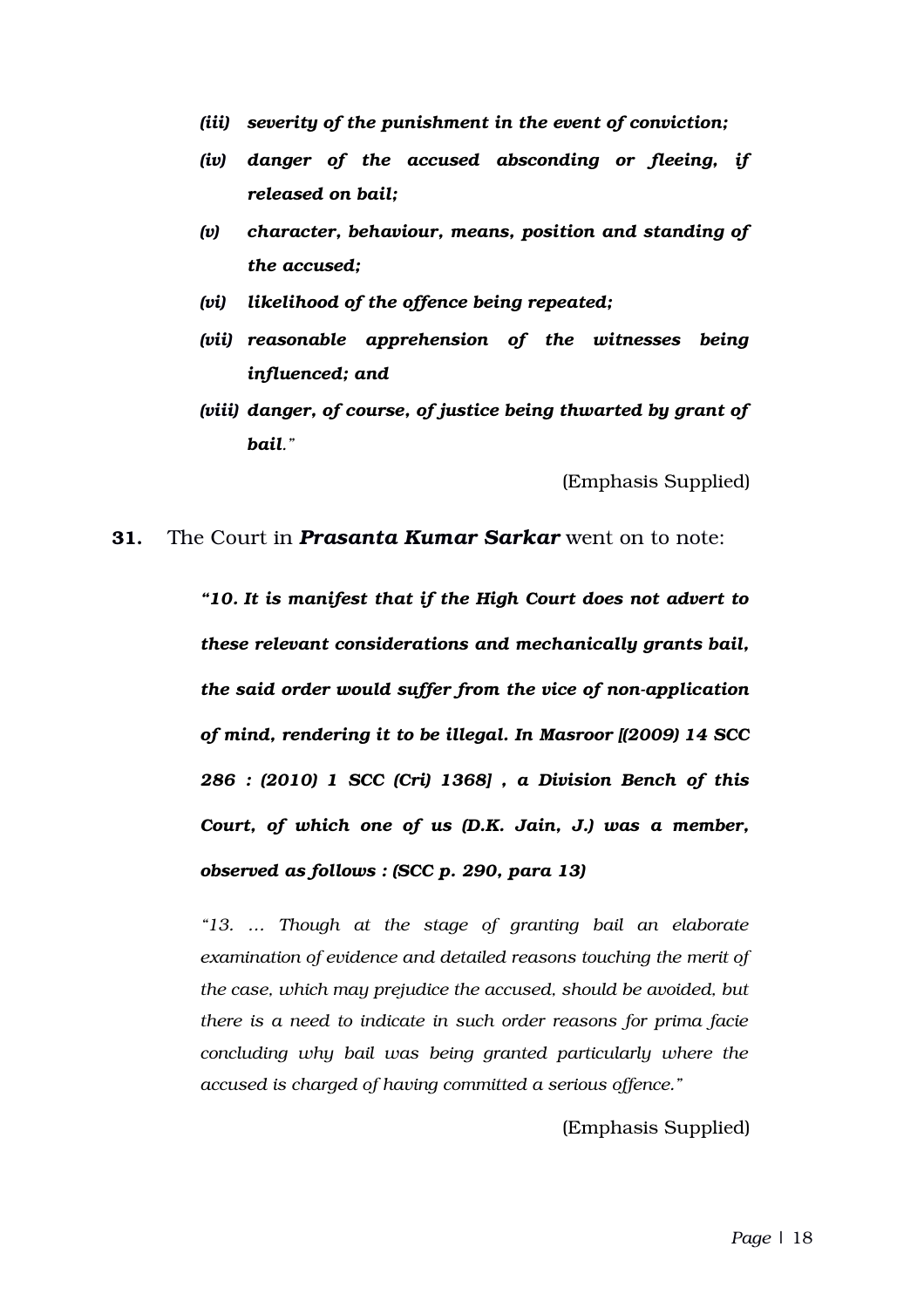**32.** The aforestated principles have been affirmed and restated in a number of subsequent decisions, including in the recent judgments of *Neeru Yadav v. State of U.P. & Anr.[10](#page-18-0)* , *Anil Kumar Yadav v. State (NCT of Delhi) & Anr.*, [11](#page-18-1) and *Mahipal v. Rajesh Kumar & Anr.[12](#page-18-2)* .

**33.** Before dealing with the case at hand, we may, at the cost of repetition, emphasise that a Court while deciding an application for bail, should refrain from evaluating or undertaking a detailed assessment of evidence, as the same is not a relevant consideration at the threshold stage. While a Court may examine *prima facie* issues, including any reasonable grounds whether the accused committed an offence or the severity of the offence itself, an extensive consideration of merits which has the potential to prejudice either the case of the prosecution or the defence, is undesirable. It is thus deemed appropriate to outrightly clarify that neither have we considered the merits of the case nor are we inclined to comment on the evidence collected by the SIT in the present case.

**34.** We may now briefly note the holding of the High Court as is manifest from paragraph 25 of the impugned order which reads as follows:

> *"Considering the facts and circumstances of the case in toto, it is evidence that as per the F.I.R., role of firing was assigned to the*

<span id="page-18-0"></span><sup>10</sup> (2014) 16 SCC 508, ¶ 11

<span id="page-18-1"></span> $11$  (2018) 12 SCC 129, ¶ 17 & 18

<span id="page-18-2"></span><sup>12</sup> (2020) 2 SCC 118, ¶ 13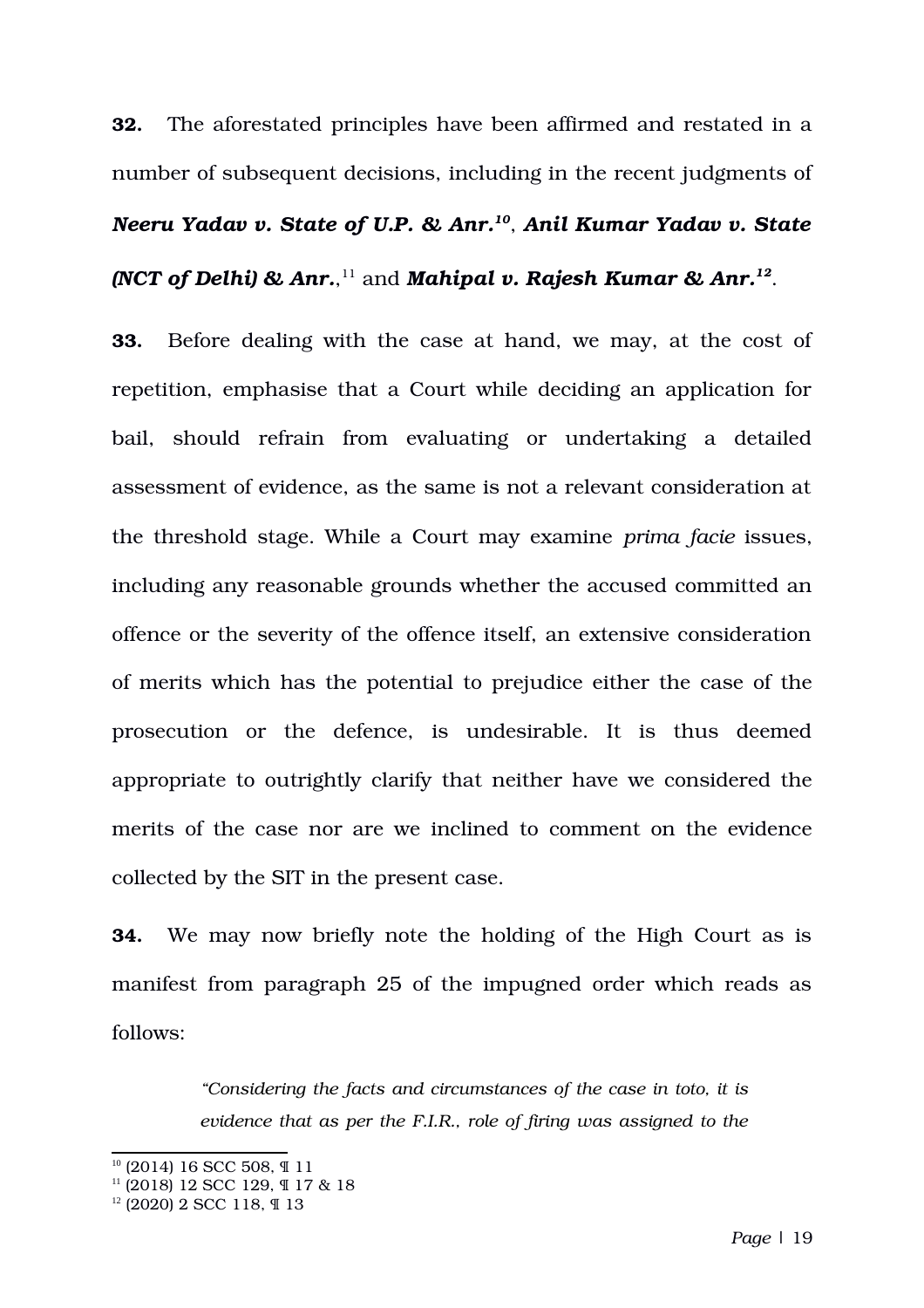*applicant for killing the protestors, but during the course of investigation, no such firearm injuries were found either on the body of any of the deceased or on the body of any injured person. Thereafter, the prosecution alleged that the applicant provoked the driver of the vehicle for crushing the protestors, however, the driver along with two others, who were in the vehicle, has been killed by the protestors. It is further evidence that during the course of investigation, notice was issued to the applicant and he appeared before the Investigation Officer. It is also evidence that charge sheet has already been filed. In such circumstances, this Court is of the view that the applicant is entitled to be released on bail*."

**35.** We find ourselves in agreement with the learned Senior Counsel for the Appellants that the High Court has completely lost sight of the principles enumerated above, which conventionally govern a Court's discretion when deciding the question whether or not to grant bail. Instead of looking into aspects such as the nature and gravity of the offence; severity of the punishment in the event of conviction; circumstances which are peculiar to the accused or victims; likelihood of the accused fleeing; likelihood of tampering with the evidence and witnesses and the impact that his release may have on the trial and the society at large; the High Court has adopted a myopic view of the evidence on the record and proceeded to decide the case on merits.

**36.** The High Court has taken into account several irrelevant considerations, whilst simultaneously ignoring judicial precedents and established parameters for grant of bail. It has been ruled on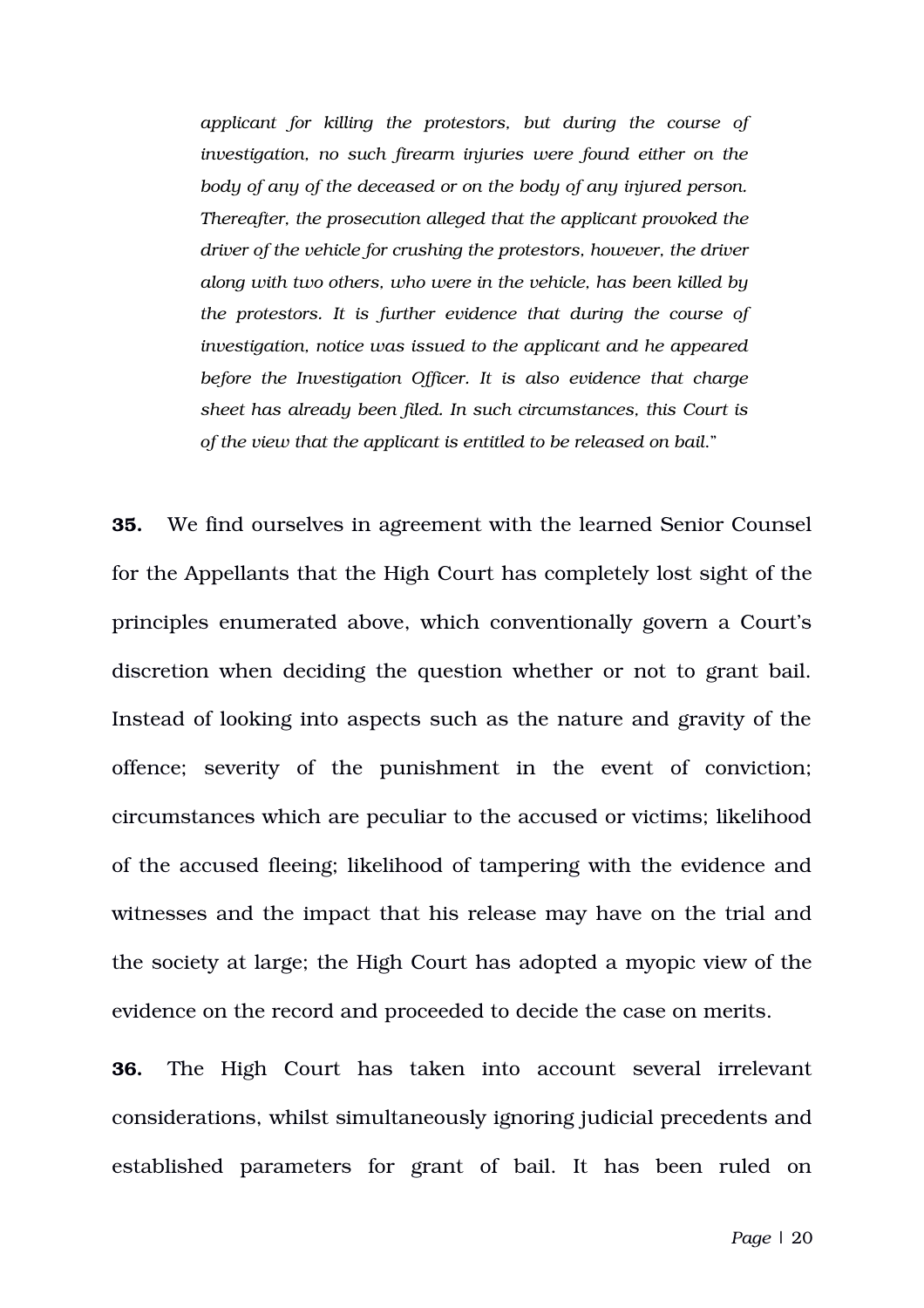numerous occasions that a F.I.R. cannot be treated as an encyclopaedia of events. While the allegations in the F.I.R., that the accused used his firearm and the subsequent post mortem and injury reports may have some limited bearing, there was no legal necessity to give undue weightage to the same. Moreover, the observations on merits of a case when the trial has yet to commence, are likely to have an impact on the outcome of the trial proceedings.

**37.** Keeping all these factors cumulatively in mind, we have no difficulty in answering question (B) also in the affirmative. It is held that the order under challenge does not conform to the relevant considerations.

## **C. Whether interference is warranted by this Court:**

**38.** As a natural and consequential corollary to the findings under questions (A) & (B) above, the impugned order of the High Court dated 10.2.2022 (as corrected on 14.2.2022) cannot be sustained and has to be set aside. Ordered accordingly.

**39.** As a sequel thereto, bail bonds of the respondent/accused are cancelled and he is directed to surrender within a week.

**40.** Having held so, we cannot be oblivious to what has been urged on behalf of the Respondent-Accused that cancellation of bail by this Court is likely to be construed as an indefinite foreclosure of his right to seek bail. It is not necessary to dwell upon the wealth of case law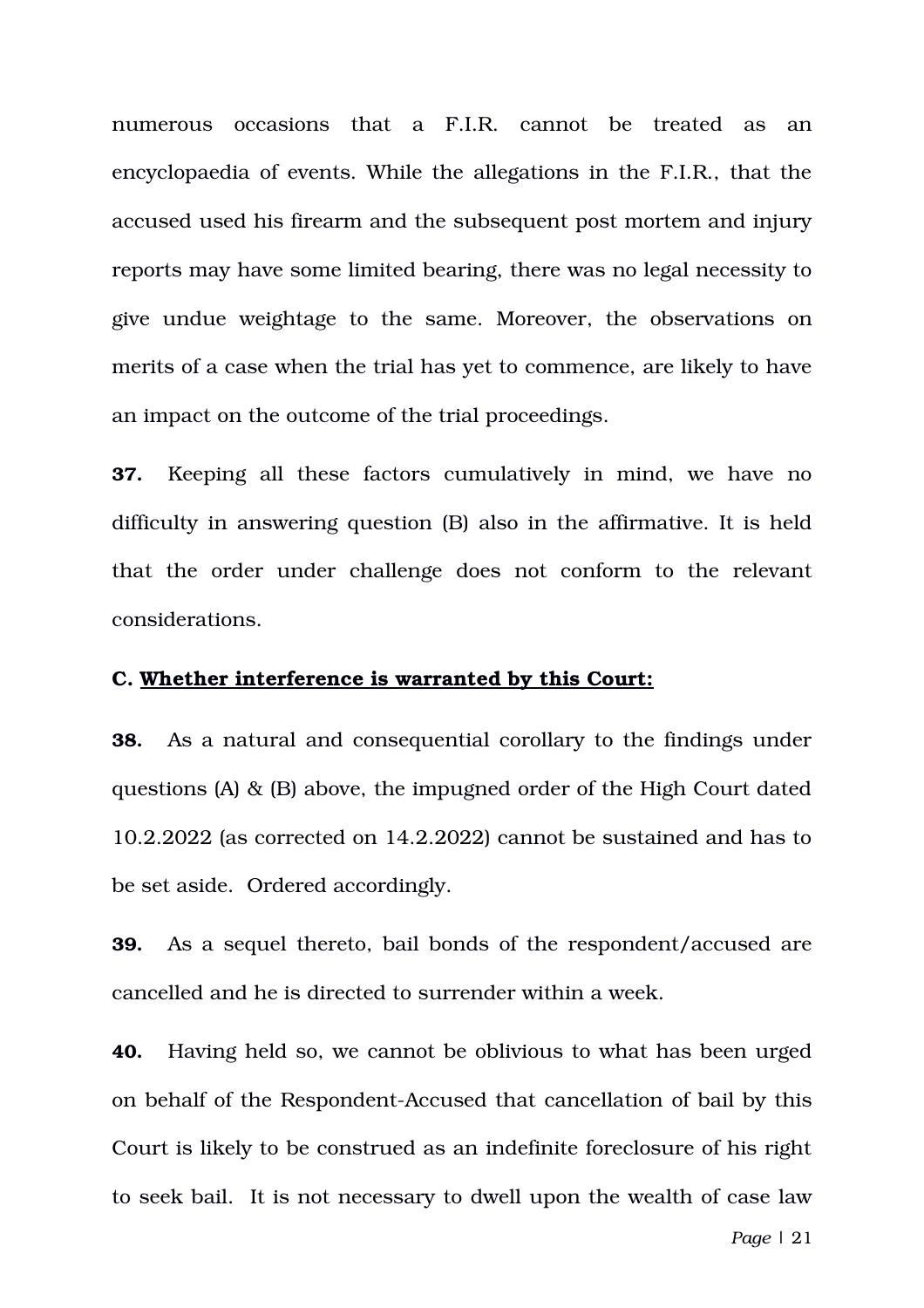which, regardless of the stringent provisions in a penal law or the gravity of the offence, has time and again recognised the legitimacy of seeking liberty from incarceration. To put it differently, no accused can be subjected to unending detention pending trial, especially when the law presumes him to be innocent until proven guilty. Even where statutory provisions expressly bar the grant of bail, such as in cases under the Unlawful Activities (Prevention) Act, 1967, this Court has expressly ruled that after a reasonably long period of incarceration, or for any other valid reason, such stringent provisions will melt down, and cannot be measured over and above the right of liberty guaranteed under Article 21 of the Constitution (*See Union of India*

# *v. K.A. Najeeb, (2021) 3 SCC 713, ¶ 15 & 17*).

**41.** We are, thus, of the view that this Court on account of the factors like (i) irrelevant considerations having impacted the impugned order granting bail; (ii) the High Court exceeding its jurisdiction by touching upon the merits of the case; (iii) denial of victims' right to participate in the proceedings; and (iv) the tearing hurry shown by the High Court in entertaining or granting bail to the respondent/accused; can rightfully cancel the bail, without depriving the Respondent-Accused of his legitimate right to seek enlargement on bail on relevant considerations.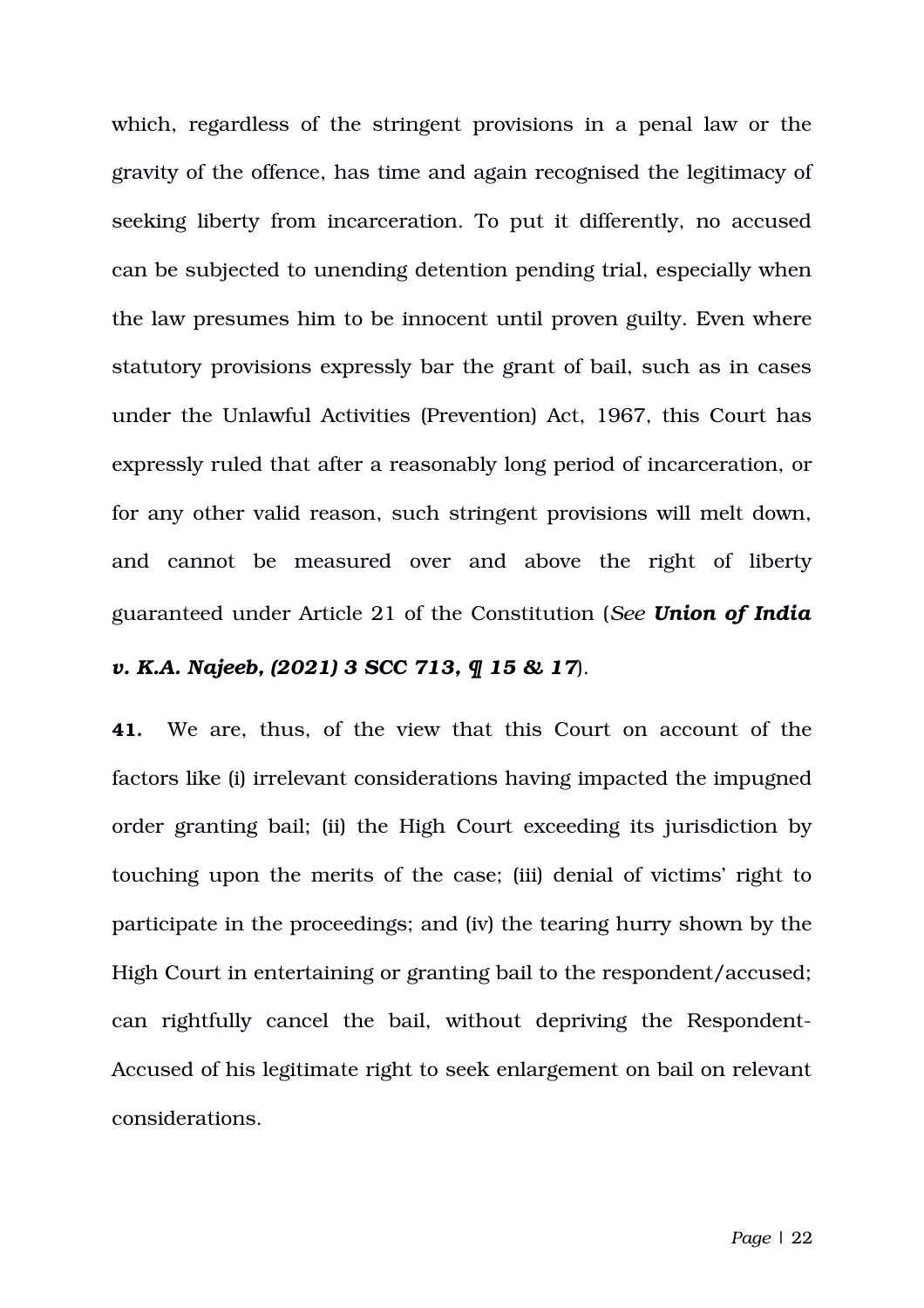**42.** We are thus inclined to allay the apprehension in the mind of learned Senior Counsel for the Respondent-Accused that the cancellation of bail by this Court shall amount to denial bail to the Respondent-Accused till conclusion of the trial.

**43.** This Court is tasked with ensuring that neither the right of an accused to seek bail pending trial is expropriated, nor the 'victim' or the State are denuded of their right to oppose such a prayer. In a situation like this, and with a view to balance the competing rights, this Court has been invariably remanding the matter(s) back to the High Court for a fresh consideration.<sup>[13](#page-22-0)</sup> We are also of the considered view that ends of justice would be adequately met by remitting this case to the High Court for a fresh adjudication of the bail application of the Respondent-Accused, in a fair, impartial and dispassionate manner, and keeping in view the settled parameters which have been elaborated in paragraphs 30 & 31 of this order.

**44.** Needless to say that the bail application shall be decided on merits and after giving adequate opportunity of hearing to the victims as well. If the victims are unable to engage the services of a private counsel, it shall be obligatory upon the High Court to provide them a legal aid counsel with adequate experience in criminal law, at the State's expense.

<span id="page-22-0"></span> $13$  Naresh Pal Singh v. Raj Karan and Anr, (1999) 9 SCC 104,  $\P2$ : Brij Nandan Jaiswal v. Munna alias Munna Jaiswal & Anr, (2009) 1 SCC 678, ¶ 12 & 13; Hari Om Yadav v. Dinesh Singh Jaat & Anr, 2013 SCC Online SC 610, ¶ 6.